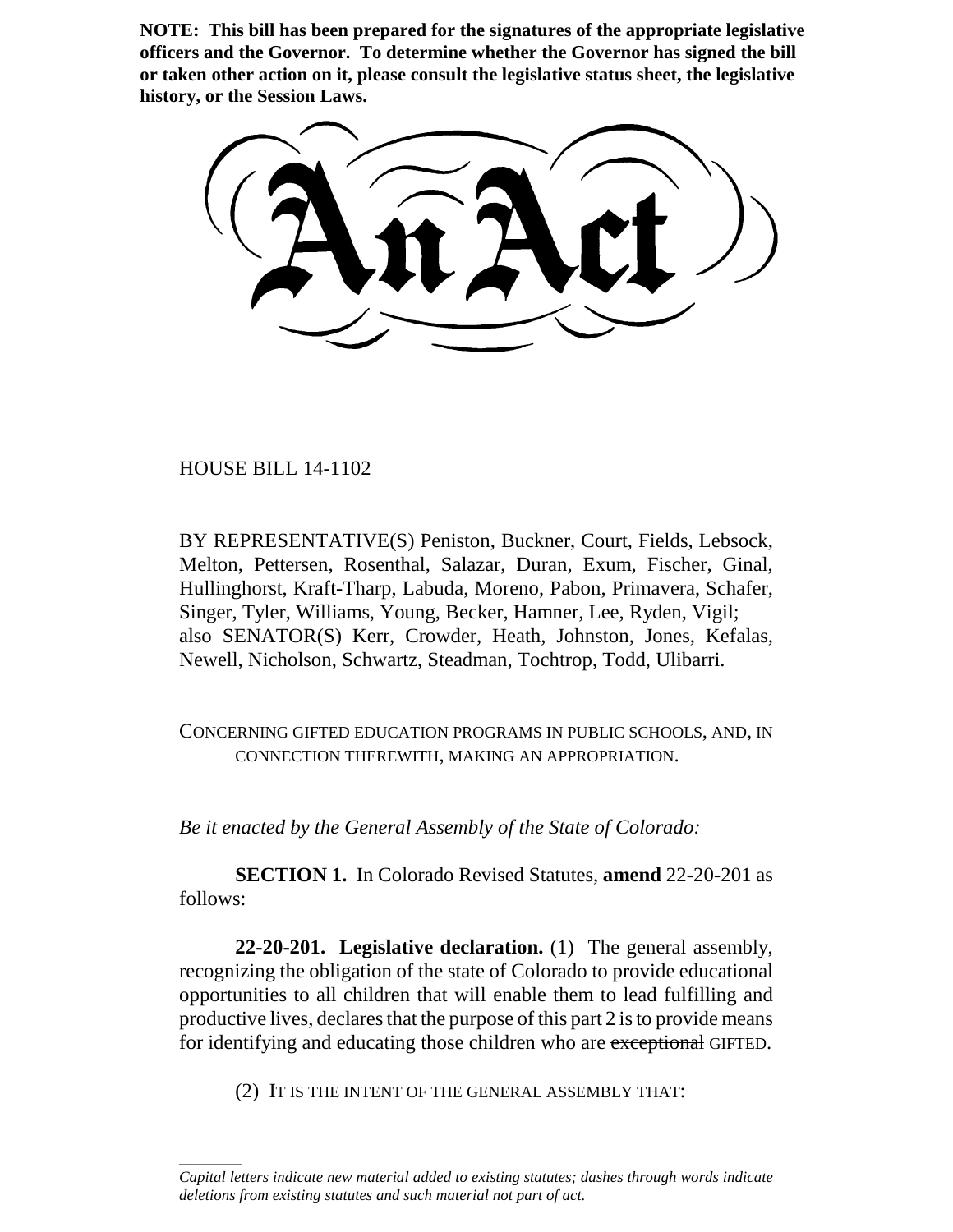(a) EVIDENCE-BASED PRACTICES SUPPORT INSTRUCTION AND THE SOCIAL AND EMOTIONAL DEVELOPMENT OF GIFTED CHILDREN; AND

(b) EACH GIFTED CHILD IS EDUCATED IN A RIGOROUS LEARNING ENVIRONMENT AND CULTURE THAT DEVELOPS THE CHILD'S AREAS OF EXCEPTIONALITY AND COORDINATES PROGRAMS AND SERVICES AMONG AVAILABLE SUPPORT SYSTEMS.

(3) The general assembly further finds and declares that traditional assessment methods currently used do MAY not adequately identify some gifted children, including those who are economically disadvantaged, those who are from ethnic or cultural minorities, and those with CHILDREN FROM ALL SOCIOECONOMIC, ETHNIC, AND CULTURAL POPULATIONS AND GIFTED CHILDREN WHO ALSO HAVE disabilities. and IT IS THEREFORE THE GENERAL ASSEMBLY'S INTENT that the state board, the department, and every administrative unit are encouraged to give the highest priority to the identification of INCLUDE ALL STUDENT GROUPS IN EACH ADMINISTRATIVE UNIT'S PROCEDURES FOR IDENTIFYING gifted children and to the development of FOR DEVELOPING educational programs that include gifted children.

(4) THE GENERAL ASSEMBLY DECLARES THAT, FOR PURPOSES OF SECTION 17 OF ARTICLE IX OF THE STATE CONSTITUTION, GIFTED EDUCATION PROGRAMS ARE ACCOUNTABLE PROGRAMS TO MEET STATE ACADEMIC STANDARDS AND MAY THEREFORE RECEIVE FUNDING FROM THE STATE EDUCATION FUND CREATED IN SECTION 17 (4) OF ARTICLE IX OF THE STATE CONSTITUTION.

**SECTION 2.** In Colorado Revised Statutes, **amend** 22-20-202 as follows:

**22-20-202. Definitions.** As used in this part 2, unless the context otherwise requires:

(1) "Administrative unit" means a school district, a board of cooperative services, or the state charter school institute that is providing educational services to exceptional children and that is responsible for the local administration of this article.

(2) "Advanced learning plan" or "ALP" means a written record of

PAGE 2-HOUSE BILL 14-1102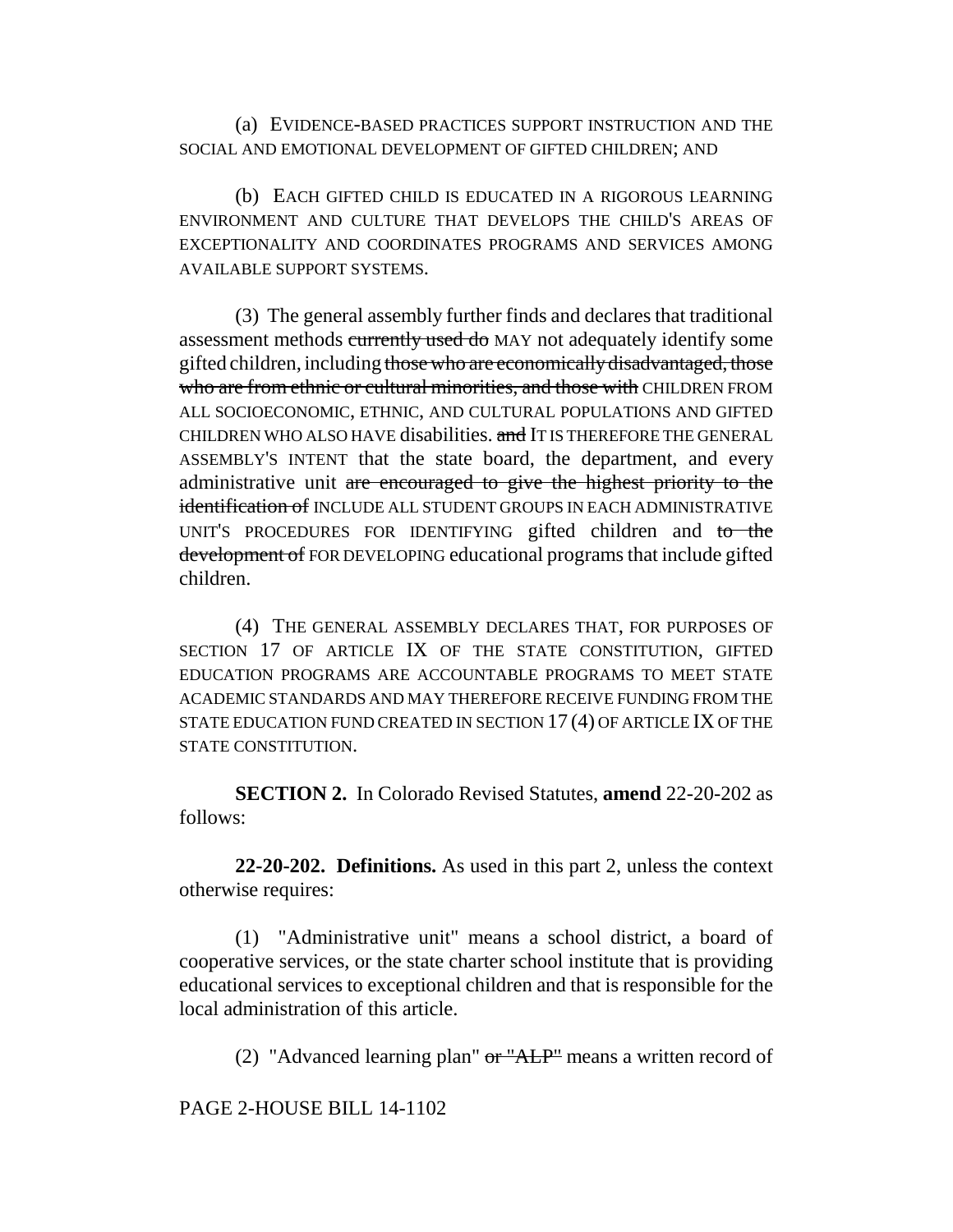A gifted and talented STUDENT'S STRENGTHS AND ACADEMIC AND AFFECTIVE LEARNING GOALS AND THE RESULTING programming utilized with each gifted child and considered in educational planning and decision-making.

(3) "ANNUAL PLAN" MEANS AN ADMINISTRATIVE UNIT'S COMPREHENSIVE GIFTED EDUCATION PLAN AND ANNUAL PROPOSED BUDGET FORM THAT THE ADMINISTRATIVE UNIT SUBMITS TO THE DEPARTMENT PURSUANT TO STATE BOARD RULES.

(4) "APTITUDE" MEANS AN EXCEPTIONAL ABILITY TO REASON AND LEARN. SCREENING PROCEDURES FOR GIFTED CHILDREN MAY CONSIDER APTITUDE IN THE CONTEXT OF A DEFINED TOP RANGE OF PERFORMANCE OR TEST SCORES FOR PURPOSES OF RECOGNIZING GIFTED POTENTIAL OR FOR IDENTIFYING A TALENT POOL FOR DEVELOPING GIFTEDNESS IN ONE OR MORE DOMAINS, AS DEFINED BY RULE OF THE STATE BOARD.

(5) "ASSESSMENT" MEANS METHODS, TOOLS, AND DATA COLLECTED AS A BODY OF EVIDENCE FOR USE IN THE FOLLOWING GIFTED EDUCATION PROCESSES:

(a) IDENTIFICATION AND PROGRAMMING; AND

(b) MONITORING THE GIFTED CHILD'S PERFORMANCE AND OUTCOMES.

 $(3)$  (6) "Board of cooperative services" means a regional educational services unit created pursuant to article 5 of this title and designed to provide supporting, instructional, administrative, facility, community, or any other services contracted by participating members.

(7) "COMPETENCE" MEANS DOCUMENTED PERFORMANCE, ACHIEVEMENT, OR TEST SCORES ON STANDARDIZED OR LOCALLY NORMED TEST RESULTS. SCREENING PROCEDURES MAY CONSIDER COMPETENCE IN THE CONTEXT OF A DEFINED RANGE OF STUDENT PERFORMANCE, AS DESCRIBED BY RULE OF THE STATE BOARD, FOR PURPOSES OF RECOGNIZING GIFTED POTENTIAL OR IDENTIFYING A TALENT POOL FOR DEVELOPING GIFTEDNESS.

(4) (8) "Department" means the department of education created

PAGE 3-HOUSE BILL 14-1102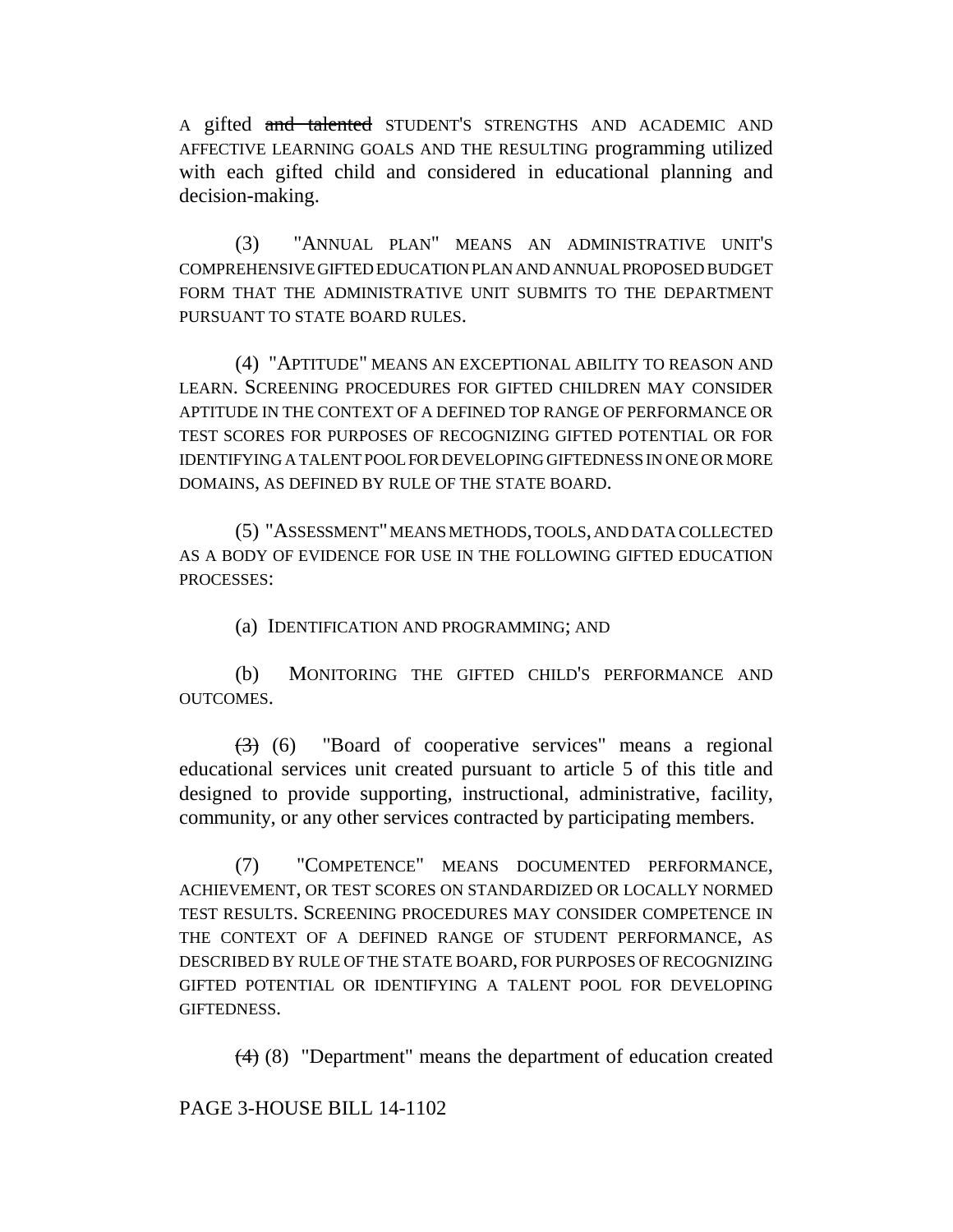and existing pursuant to section 24-1-115, C.R.S.

(9) "EVALUATION" MEANS EVALUATION PROCEDURES, METHODS, AND TOOLS USED TO INITIALLY IDENTIFY A GIFTED CHILD, ASSESS AND MONITOR THE CHILD'S PROGRESS, AND EVALUATE THE CHILD AND THE GIFTED PROGRAM.EVALUATION INCLUDES, BUT NEEDS NOT BE LIMITED TO:

(a) IDENTIFYING THE CHILD'S UNIQUE STRENGTHS, INTERESTS, AND NEEDS;

(b) MONITORING THE CHILD'S ACADEMIC ACHIEVEMENT AND GROWTH;

(c) IDENTIFYING THE PRIORITIES AND CONCERNS OF THE CHILD'S FAMILY AND RESOURCES TO WHICH THE FAMILY AND THE CHILD'S SCHOOL HAVE ACCESS; AND

(d) DETERMINING PROGRAM STRENGTHS AND AREAS FOR PROGRAM IMPROVEMENT.

 $(5)(10)$  "Exceptional child" means:

(a) A child defined in section 22-20-103 (5) as a child with a disability. An administrative unit shall serve every child with a disability from three to twenty-one years of age and may serve children with disabilities from birth through two years of age.

(b) A child defined in subsection  $(6)(11)$  of this section as a gifted child. Pursuant to section 22-20-204 (1), an administrative unit shall adopt and submit to the department a program plan to identify and serve gifted children who are at least five years of age.

 $(6)$  (11) "Gifted child" means a person from four to twenty-one years of age whose APTITUDE OR COMPETENCE IN abilities AND talents and potential for accomplishments IN ONE OR MORE DOMAINS, AS DEFINED BY STATE BOARD RULE, are so outstanding that he or she requires special provisions to meet his or her educational needs.

 $(7)(12)$  "Gifted education services" or "gifted education programs" means the services or programs provided to gifted children pursuant to this

### PAGE 4-HOUSE BILL 14-1102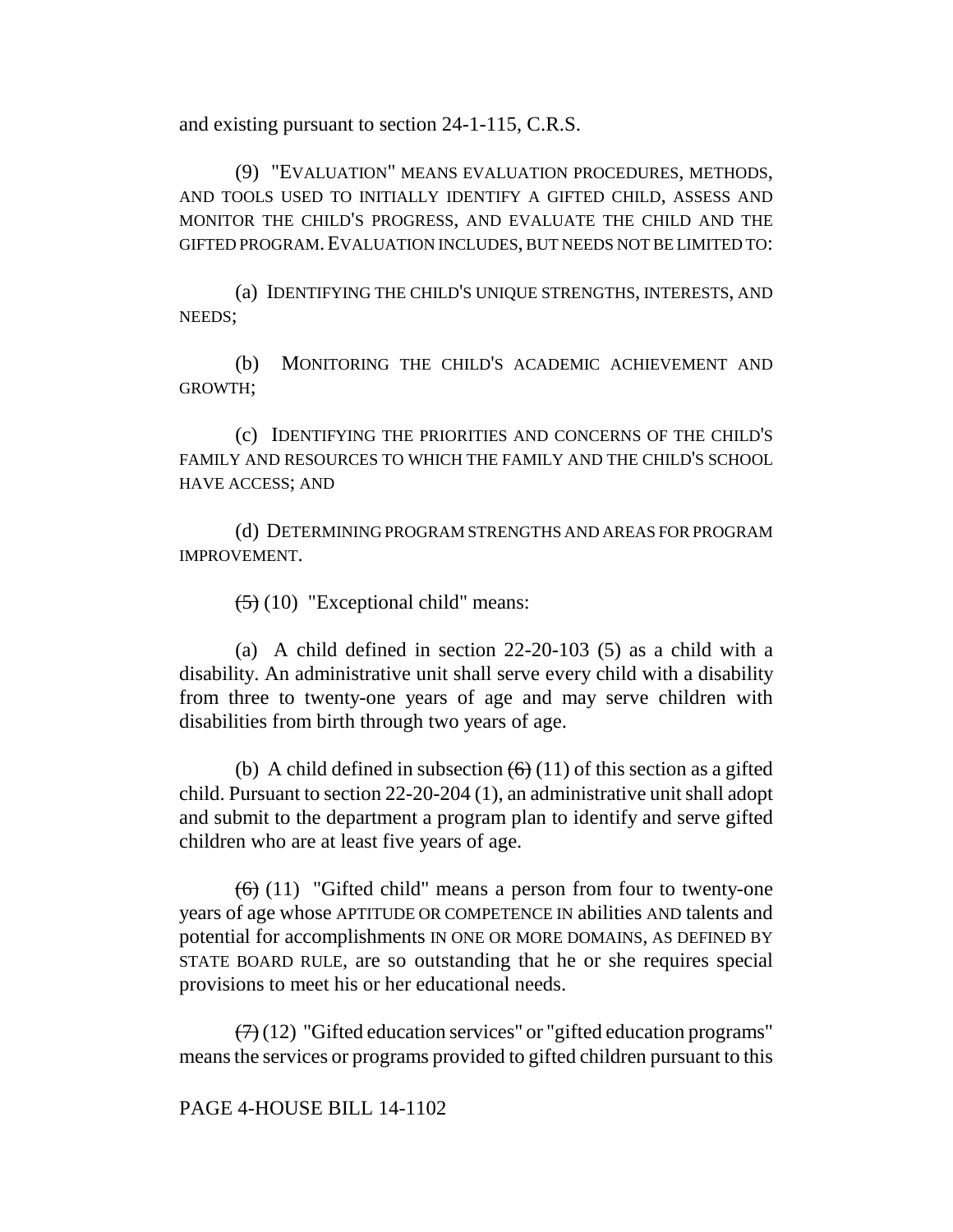part 2. "GIFTED EDUCATION SERVICES" AND "GIFTED EDUCATION PROGRAMS" INCLUDE, BUT NEED NOT BE LIMITED TO, STRATEGIES, PROGRAMMING OPTIONS, AND INTERVENTIONS REFLECTING EVIDENCE-BASED PRACTICES, SUCH AS ACCELERATION, CONCURRENT ENROLLMENT, DIFFERENTIATED INSTRUCTION, AND AFFECTIVE GUIDANCE.

 $(8)$  (13) "Highly advanced gifted child" means a gifted child who has been identified by THAT an administrative unit, using criteria and a process established by rules promulgated by THAT the state board PROMULGATES pursuant to section  $22-20-204$  (6), to be SECTION 22-20-204.5 (4), HAS IDENTIFIED AS a highly advanced gifted child.

(14) "INDIVIDUAL CAREER AND ACADEMIC PLAN" MEANS THE PLAN CREATED FOR EACH STUDENT PURSUANT TO SECTIONS 22-30.5-525 AND  $22 - 32 - 109$  (1) (oo).

(15) "PROGRAM ELEMENTS" MEANS COMPONENTS OF A PROGRAM PLAN, WHICH INCLUDE, BUT NEED NOT BE LIMITED TO, DEFINITION, COMMUNICATION, IDENTIFICATION, PROGRAMMING, PERSONNEL, ACCOUNTABILITY, REPORTING, RECORD KEEPING, AND RESOLUTION OF DISAGREEMENTS.

(16) "PROGRAM PLAN" MEANS A COMPREHENSIVE AND COMPLETE NARRATIVE OF PROGRAM ELEMENTS DESCRIBED IN STATE BOARD RULES. A PROGRAM PLAN MUST INCLUDE, BUT NEED NOT BE LIMITED TO:

(a) THE PROCEDURES THE ADMINISTRATIVE UNIT WILL USE TO IDENTIFY GIFTED STUDENTS;

(b) THE PROGRAMMING AND DOCUMENTATION OPTIONS THAT THE ADMINISTRATIVE UNIT WILL IMPLEMENT IN OPERATING THE GIFTED PROGRAM; AND

(c) ACTIONS AND TOOLS FOR ENSURING ACCOUNTABILITY FOR THE ACADEMIC ACHIEVEMENT OF GIFTED CHILDREN AND FOR EVALUATING THE GIFTED PROGRAM, WHICH ACTIONS AND TOOLS ARE ALIGNED WITH STATE ACCOUNTABILITY AND PROGRAM EVALUATIONS.

(17) "QUALIFIED PERSON" OR "QUALIFIED PERSONNEL" MEANS AN EDUCATOR THAT HOLDS OR IS WORKING TOWARD ATTAINING A GIFTED

#### PAGE 5-HOUSE BILL 14-1102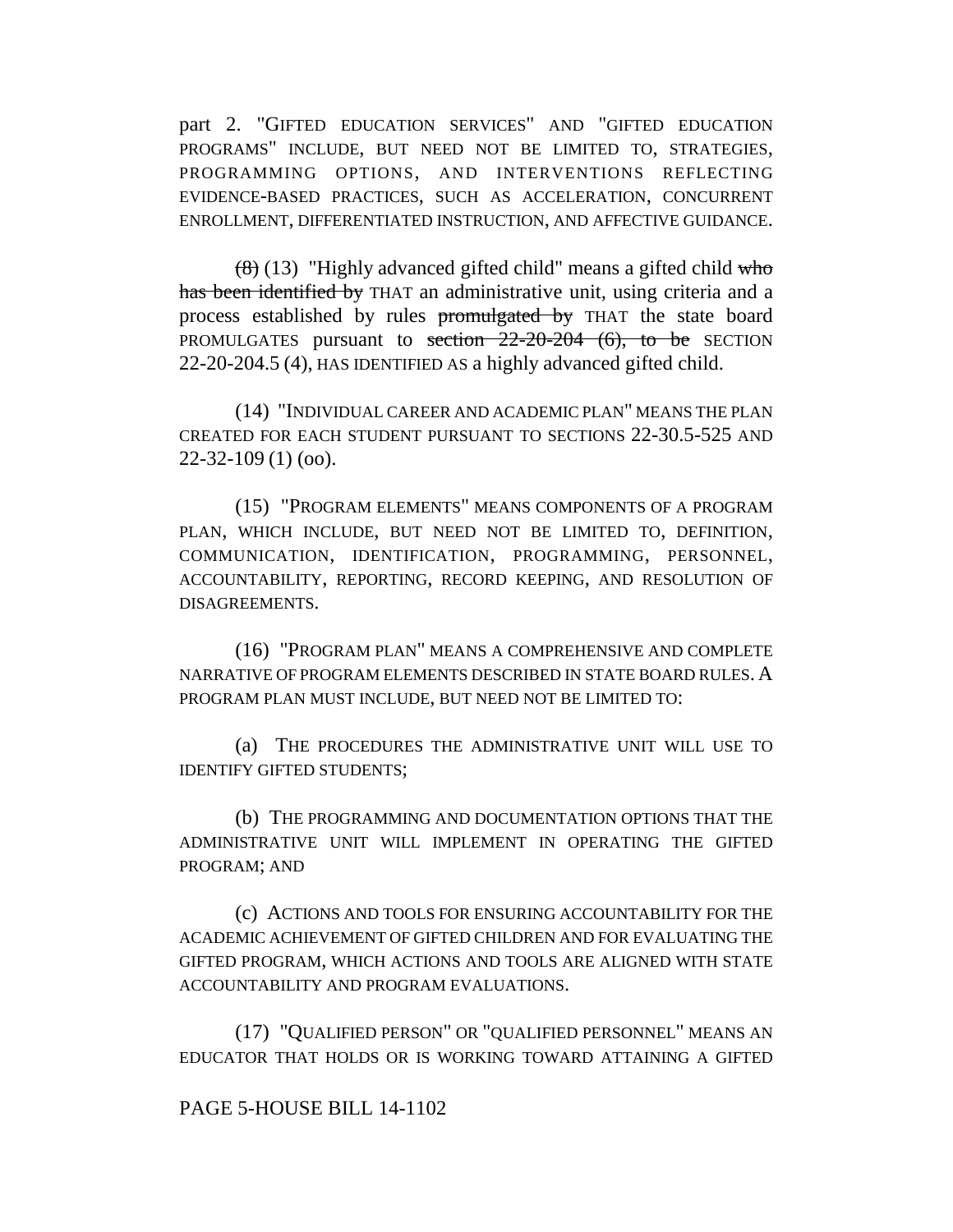EDUCATION LICENSE ENDORSEMENT, A DIRECTOR OF GIFTED EDUCATION LICENSE ENDORSEMENT, OR A MASTER'S DEGREE OR HIGHER IN GIFTED EDUCATION.

 $(9)$  (18) "School district" means a school district organized and existing pursuant to law, but shall not include a junior college district.

 $(10)(19)$  "State board" means the state board of education created and existing pursuant to section 1 of article IX of the state constitution.

**SECTION 3.** In Colorado Revised Statutes, **amend** 22-20-203 as follows:

**22-20-203. Administration - rules - state advisory committee.** (1) (a) THE DEPARTMENT SHALL ADMINISTER this part 2, shall be administered by the department. Administration of this part 2 shall include the recommendation WHICH INCLUDES RECOMMENDING to the state board of reasonable rules necessary to implement this part 2, including but not limited to:

(I) Procedures regarding the identification of gifted children and THE COLLECTION OF DATA ON THEIR AREAS OF GIFTEDNESS;

(II) Criteria for THAT administrative units to MUST satisfy in adopting program plans to identify and serve gifted children;

(III) REQUIRED CONTENTS OF AN ADVANCED LEARNING PLAN AND THE PROCEDURES AND RESPONSIBILITIES FOR CREATING A GIFTED CHILD'S ADVANCED LEARNING PLAN;

(IV) STATEWIDE PROCEDURES TO ENSURE THE PORTABILITY OF A GIFTED CHILD'S IDENTIFICATION AS GIFTED;

(V) CRITERIA AND PROCEDURES TO ENSURE ACCOUNTABILITY FOR GIFTED STUDENTS' ACADEMIC ACHIEVEMENT AND FOR EVALUATION OF GIFTED EDUCATION PROGRAMS;

(VI) CRITERIA TO ENSURE ADMINISTRATIVE UNITS' ACCOUNTABILITY FOR ANNUAL GIFTED EDUCATION PROGRAM BUDGETS AND EXPENDITURES;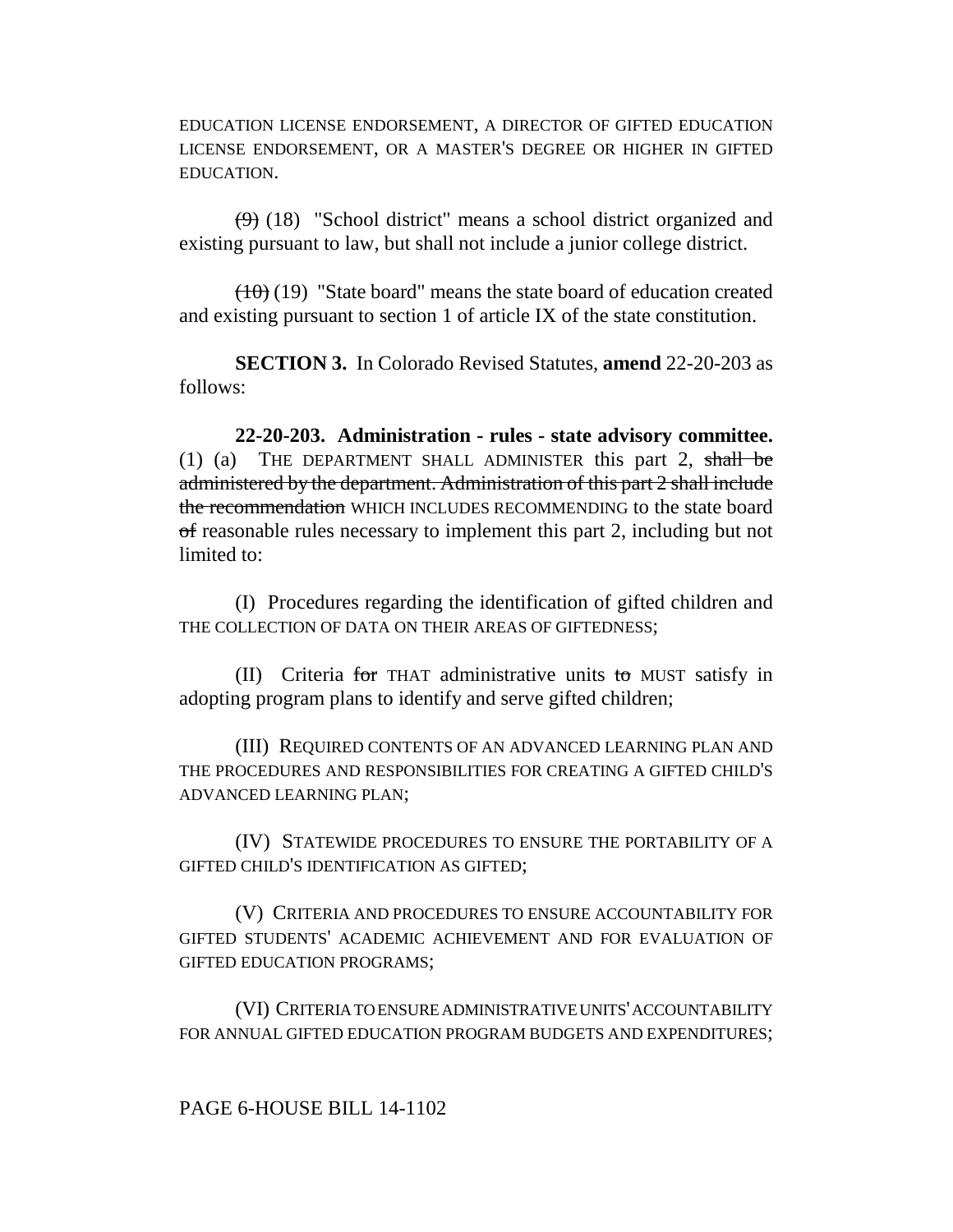(VII) PROCEDURES FOR PARENT, FAMILY, AND STUDENT ENGAGEMENT AND COMMUNICATION WITH REGARD TO GIFTED EDUCATION PROGRAMS; AND

(VIII) PROCEDURES THAT AN ADMINISTRATIVE UNIT MUST USE IN RESOLVING DISAGREEMENTS WITH PARENTS.

(b) The state board shall adopt appropriate recommendations as rules to implement this part 2 following public comment and hearing. The rules promulgated by THAT the state board shall PROMULGATES MUST be in accord with the legislative declaration set forth in section 22-20-201. THE STATE BOARD RULES THAT ARE IN EFFECT TO IMPLEMENT THIS PART 2 BEFORE THE EFFECTIVE DATE OF THIS SECTION, AS AMENDED, MAY CONTINUE IN EFFECT AFTER THAT DATE TO THE EXTENT THE STATE BOARD FINDS THAT THE RULES CONTINUE TO BE APPROPRIATE, AND THE STATE BOARD SHALL PROMULGATE PURSUANT TO THE "STATE ADMINISTRATIVE PROCEDURE ACT", ARTICLE 4 OF TITLE 24, C.R.S., SUCH ADDITIONAL RULES AS MAY BE NECESSARY TO IMPLEMENT THIS PART 2.

(c) THE DEPARTMENT SHALL PROVIDE TO an administrative unit that provides GIFTED EDUCATION PROGRAM plans, programs, ADVANCED LEARNING PLANS, or services that do not comply with the STATE BOARD rules, adopted by the state board, will be provided by the department with a detailed analysis of any discrepancies noted along with specific recommendations for their correction TO CORRECT THE DISCREPANCIES. THE DEPARTMENT MUST ALLOCATE OR CONTINUE ALLOCATING TO THE ADMINISTRATIVE UNIT applicable federal and state funding will be provided or continued for a reasonable period of time, as determined by the department, to allow the administrative unit an opportunity to comply with such THE rules. An administrative unit may establish a claim for variance based upon ON conditions indigenous to or unique to the administrative unit.

(2) In order To implement the provisions of sections  $22-20-201$  and  $22-20-204$  THIS PART 2, the state board and the department may provide at their discretion, for such personnel WITHIN THE DEPARTMENT as ARE deemed necessary for such THESE purposes.

(3) THE GENERAL ASSEMBLY RECOGNIZES THAT, TO ASSIST THE STATE BOARD IN PERFORMING ITS RESPONSIBILITIES IN IMPLEMENTING THIS

# PAGE 7-HOUSE BILL 14-1102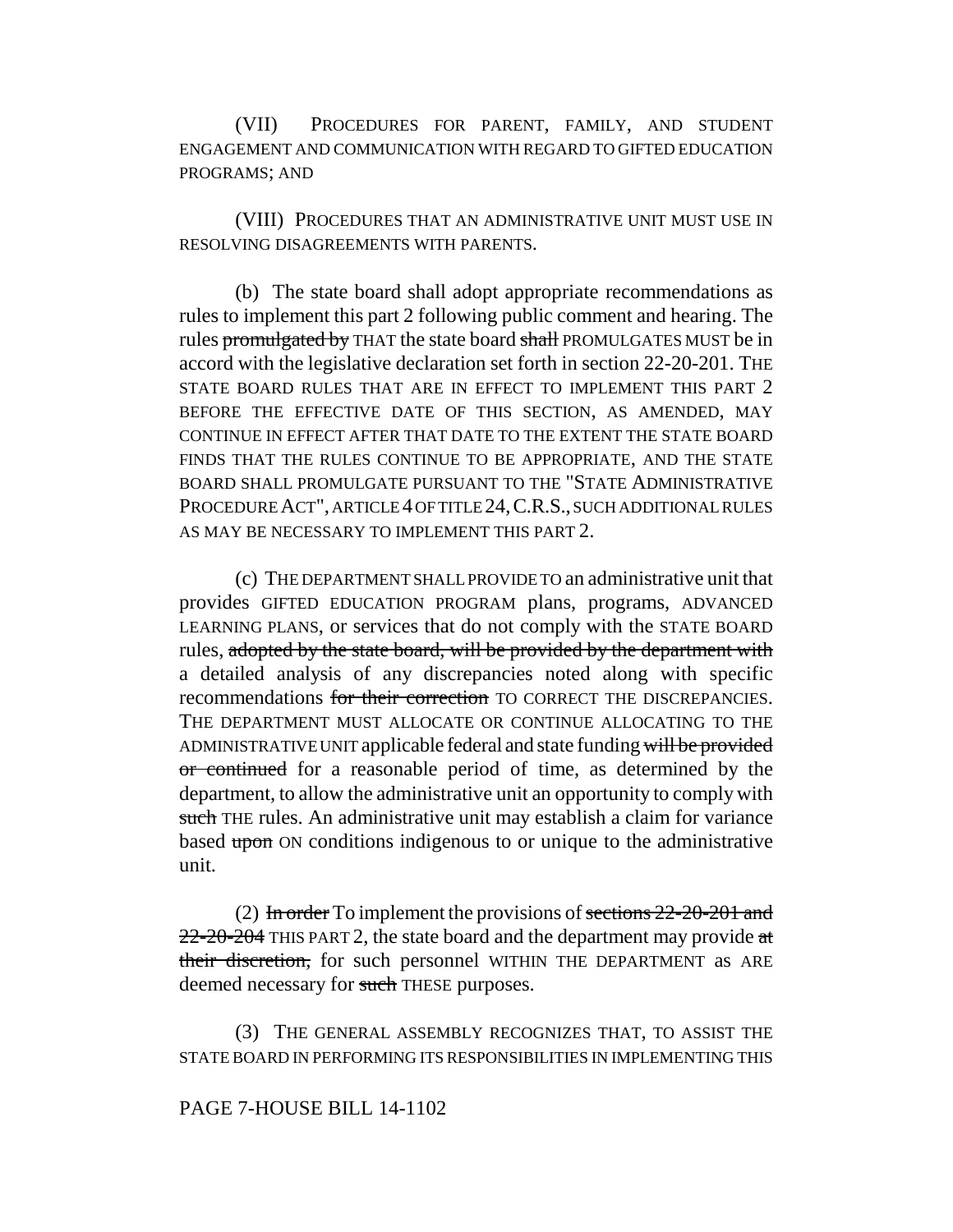PART 2, THE STATE BOARD HAS APPOINTED A STATE GIFTED EDUCATION ADVISORY COMMITTEE OF AN APPROPRIATE SIZE. ON AND AFTER THE EFFECTIVE DATE OF THIS SECTION, AS AMENDED, THE MEMBERSHIP OF THE ADVISORY COMMITTEE MUST CONTINUE TO INCLUDE REPRESENTATIVES FROM EACH CONGRESSIONAL DISTRICT IN THE STATE AND CONSIST OF PERSONS INVOLVED IN OR CONCERNED WITH THE EDUCATION OF GIFTED CHILDREN. THE STATE BOARD SHALL CONTINUE TO APPOINT MEMBERS FOR TERMS AS STATED IN THE BYLAWS OF THE ADVISORY COMMITTEE. MEMBERS OF THE ADVISORY COMMITTEE CONTINUE TO SERVE WITHOUT COMPENSATION BUT MAY RECEIVE REIMBURSEMENT FOR EXPENSES.

**SECTION 4.** In Colorado Revised Statutes, **repeal and reenact, with amendments,** 22-20-204 as follows:

**22-20-204. Gifted education - program plans - implementation - qualified personnel - local advisory committees.** (1) EACH ADMINISTRATIVE UNIT SHALL PROVIDE A GIFTED EDUCATION PROGRAM IN ACCORDANCE WITH THIS PART 2 AND THE RULES OF THE STATE BOARD. EACH ADMINISTRATIVE UNIT SHALL ADOPT A GIFTED EDUCATION PROGRAM PLAN THAT THE ADMINISTRATIVE UNIT CAN IMPLEMENT WITHIN THE LOCAL, STATE, AND FEDERAL MONEYS AND RESOURCES THAT ARE AVAILABLE TO THE ADMINISTRATIVE UNIT FOR GIFTED EDUCATION.EACH ADMINISTRATIVE UNIT SHALL SUBMIT THE PROGRAM PLAN TO THE DEPARTMENT, AS PROVIDED IN STATE BOARD RULE. AT A MINIMUM, EACH PROGRAM PLAN MUST:

(a) INCLUDE PROCEDURES FOR REPORTING DATA COLLECTION AND MAINTENANCE CONCERNING IMPLEMENTATION OF THE GIFTED EDUCATION PROGRAM;

(b) INCLUDE APPROPRIATE OPPORTUNITIES FOR CONCURRENT ENROLLMENT, AS PROVIDED IN ARTICLE 35 OF THIS TITLE, IF INDICATED BY A GIFTED CHILD'S ADVANCED LEARNING PLAN OR INDIVIDUAL CAREER AND ACADEMIC PLAN;

(c) SATISFY ANY CRITERIA ESTABLISHED BY RULES PROMULGATED BY THE STATE BOARD FOR THE IMPLEMENTATION OF THIS PART 2; AND

(d) BE CONSISTENT WITH THE ADVANCED LEARNING PLANS OF THE GIFTED CHILDREN THAT THE ADMINISTRATIVE UNIT IDENTIFIES.

### PAGE 8-HOUSE BILL 14-1102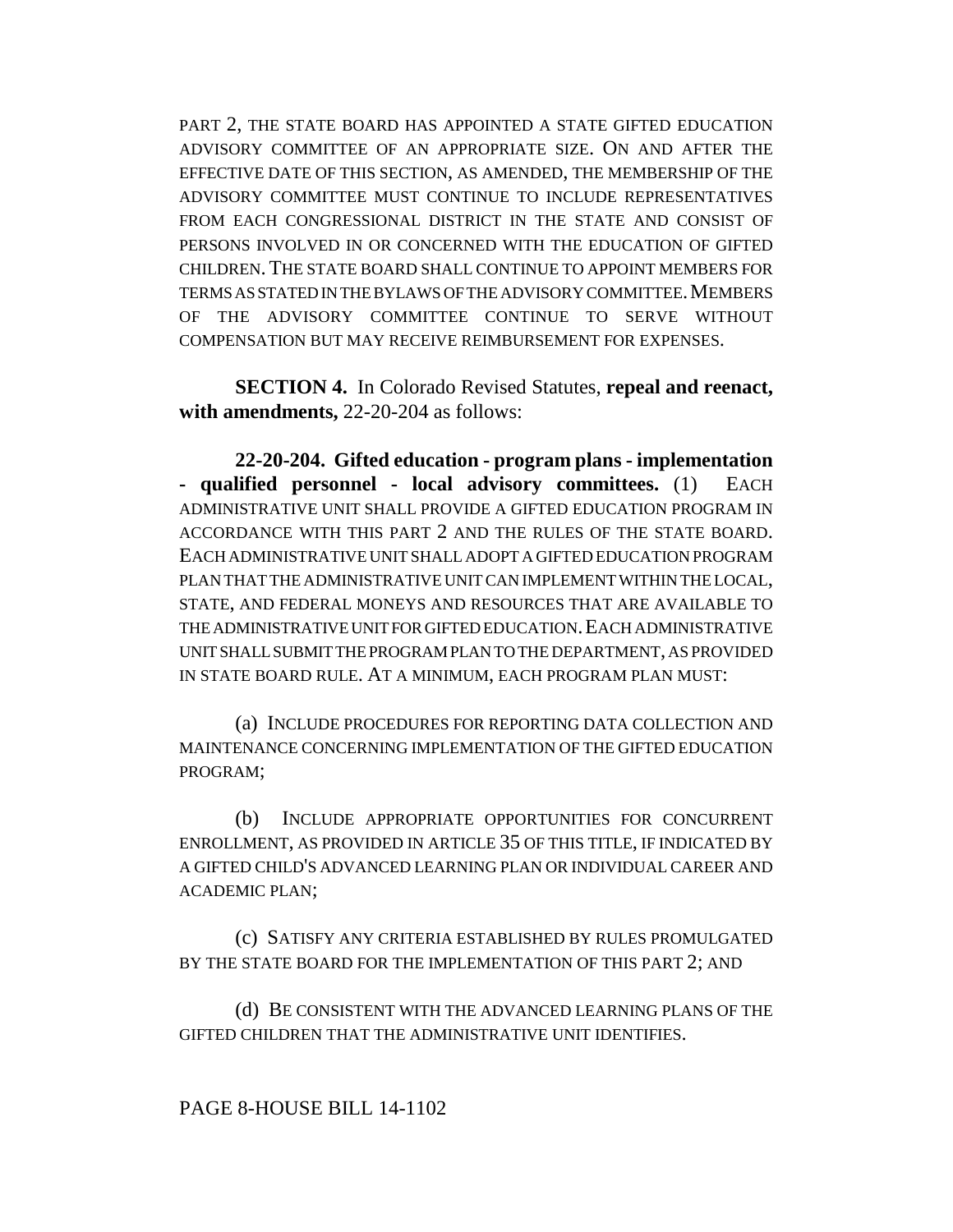(2) EACH ADMINISTRATIVE UNIT IS ALSO STRONGLY ENCOURAGED TO INCLUDE IN THE PROGRAM PLAN A UNIVERSAL SCREENING, AS DEFINED BY STATE BOARD RULE, OF ENROLLED STUDENTS NO LATER THAN SECOND GRADE TO IDENTIFY GIFTED CHILDREN AND A SECOND SCREENING OF GIFTED CHILDREN IN CONJUNCTION WITH THE CREATION OF EACH CHILD'S INDIVIDUAL CAREER AND ACADEMIC PLAN.

(3) TO IMPLEMENT THE PROGRAM PLAN THAT EACH ADMINISTRATIVE UNIT ADOPTS PURSUANT TO THIS SECTION, EACH ADMINISTRATIVE UNIT SHALL ENSURE THAT ITS CONSTITUENT SCHOOLS AND SCHOOL DISTRICTS MAKE AVAILABLE THE GIFTED EDUCATION SERVICES SPECIFIED IN EACH GIFTED CHILD'S ADVANCED LEARNING PLAN TO THE EXTENT DESCRIBED IN THE ADMINISTRATIVE UNIT'S PROGRAM PLAN.

(4) TO COMPLY WITH THIS SECTION, AN ADMINISTRATIVE UNIT MAY CONTRACT WITH ONE OR MORE ADMINISTRATIVE UNITS TO ESTABLISH AND MAINTAIN GIFTED EDUCATION PROGRAMS FOR THE EDUCATION OF GIFTED CHILDREN, SHARING THE COSTS OF THE GIFTED EDUCATION PROGRAMS IN ACCORDANCE WITH THE TERMS OF THE CONTRACT. AN ADMINISTRATIVE UNIT THAT HAS FEWER THAN SIX CHILDREN WHO NEED A PARTICULAR KIND OF GIFTED EDUCATION PROGRAM MAY PURCHASE SERVICES FROM ONE OR MORE ADMINISTRATIVE UNITS THAT PROVIDE THE APPROPRIATE GIFTED EDUCATION PROGRAM.

(5) (a) EACH ADMINISTRATIVE UNIT SHALL MAKE A GOOD-FAITH EFFORT TO HIRE AND RETAIN ON AT LEAST A HALF-TIME BASIS AT LEAST ONE QUALIFIED PERSON IN GIFTED EDUCATION TO ADMINISTER THE ADMINISTRATIVE UNIT'S GIFTED PROGRAMS AND IMPLEMENT THE ADMINISTRATIVE UNIT'S PROGRAM PLAN. THE QUALIFIED PERSON MUST MEET THE QUALIFICATION STANDARDS SET BY RULE OF THE STATE BOARD.

(b) INSTITUTIONS OF HIGHER EDUCATION THAT ARE LOCATED WITHIN THE STATE ARE ENCOURAGED TO WORK WITH THE ADMINISTRATIVE UNITS, THE STATE BOARD, AND THE DEPARTMENT TO PROVIDE ENDORSEMENT AND DEGREE PROGRAMS, OTHER STAFF DEVELOPMENT, AND IN-SERVICE OPPORTUNITIES TO INCREASE THE NUMBER OF QUALIFIED PERSONS AND TO INCREASE THE CAPACITY OF ALL EDUCATORS TO IMPLEMENT EACH ADMINISTRATIVE UNIT'S GIFTED EDUCATION PROGRAM AND TO IMPLEMENT GIFTED STUDENTS' ADVANCED LEARNING PLANS.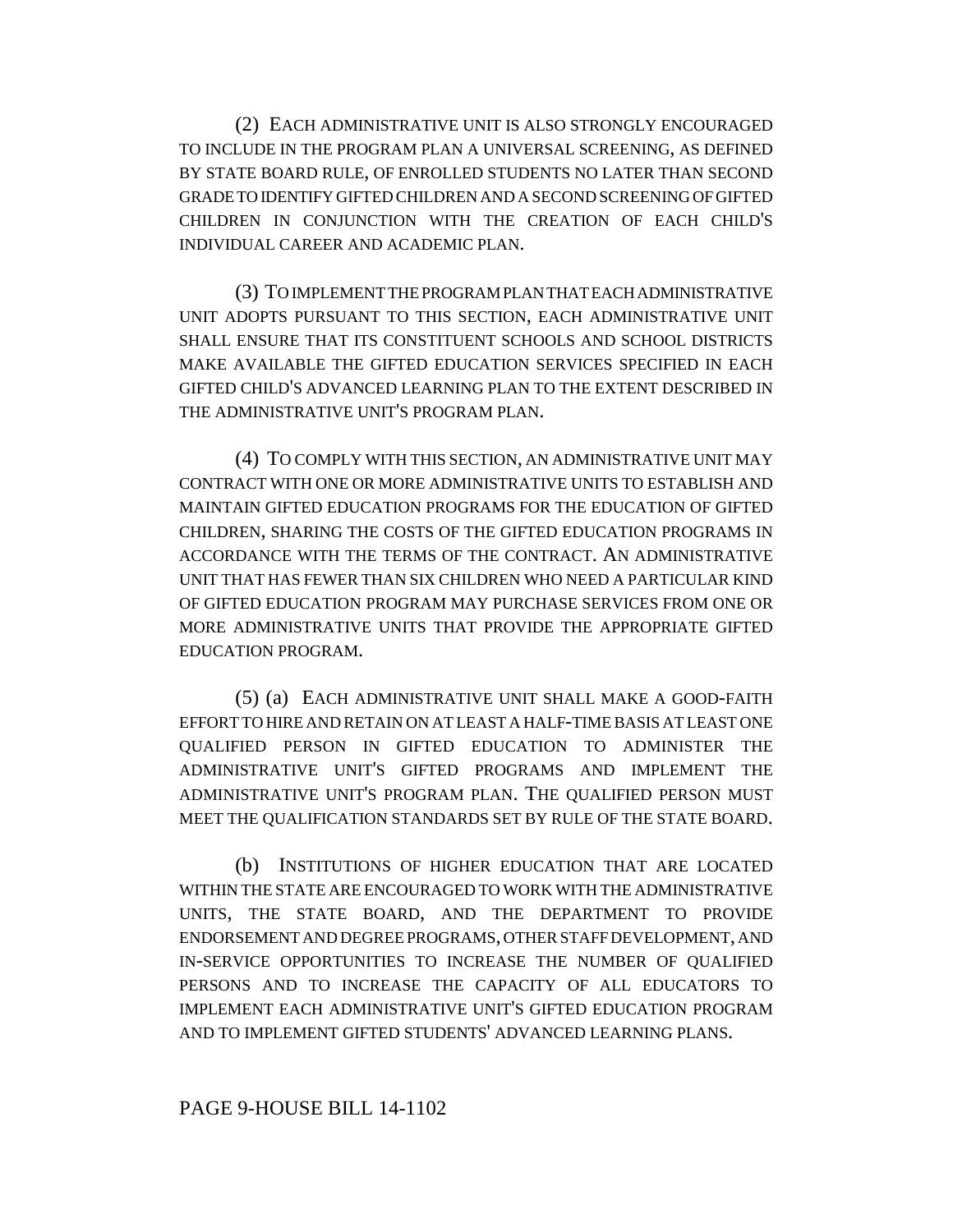(6) TO ASSIST AN ADMINISTRATIVE UNIT IN IMPLEMENTING ITS PROGRAM PLAN AND PROVIDING SERVICES TO GIFTED CHILDREN, EACH ADMINISTRATIVE UNIT IS STRONGLY ENCOURAGED TO ESTABLISH AND MAINTAIN A LOCAL ADVISORY COMMITTEE THAT INCLUDES PERSONS WHO ARE INVOLVED IN OR CONCERNED WITH GIFTED EDUCATION AND CONCERNED WITH IMPROVING THE DELIVERY OF AND COMMUNICATION CONCERNING GIFTED EDUCATION.

**SECTION 5.** In Colorado Revised Statutes, **add** 22-20-204.3 and 22-20-204.5 as follows:

**22-20-204.3. Identification of gifted children - advanced learning plans - creation - rules.** (1) EACH ADMINISTRATIVE UNIT, THROUGH ITS PROGRAM PLAN, SHALL USE AN IDENTIFICATION ASSESSMENT AND REVIEW BY A TEAM, AS DESCRIBED IN STATE BOARD RULE, TO IDENTIFY GIFTED CHILDREN. THE TEAM SHALL USE A BODY OF EVIDENCE UPON WHICH TO BASE THE DETERMINATION OF GIFTEDNESS, WHICH EVIDENCE MUST INCLUDE, AT A MINIMUM, THE IDENTIFICATION ASSESSMENT RESULTS, PARENTAL INPUT AND MULTIPLE TYPES OF MEASURES AND DATA SOURCES.

(2) WHEN A CHILD IS IDENTIFIED AS GIFTED, THE ADMINISTRATIVE UNIT SHALL ENSURE THAT AN ADVANCED LEARNING PLAN IS CREATED FOR THE CHILD, WHICH SPECIFIES THE PROGRAMMING, SERVICES, AND INTERVENTIONS THAT CORRESPOND TO THE CHILD'S STRENGTHS AND NEEDS. THE ADMINISTRATIVE UNIT SHALL IMPLEMENT EACH GIFTED CHILD'S ADVANCED LEARNING PLAN IN ACCORDANCE WITH THE ADMINISTRATIVE UNIT'S PROGRAM PLAN.

(3) THE STATE BOARD SHALL PROMULGATE RULES THAT SPECIFY THE PROCEDURES AND CRITERIA FOR IDENTIFYING GIFTED CHILDREN AND CREATING ADVANCED LEARNING PLANS.

**22-20-204.5. Highly advanced gifted children - identification rules - legislative declaration.** (1) (a) IN ADOPTING AND IMPLEMENTING A PROGRAM PLAN TO IDENTIFY AND SERVE GIFTED CHILDREN PURSUANT TO SECTION 22-20-204, EACH ADMINISTRATIVE UNIT MAY INCLUDE IN ITS PROGRAM PLAN PROVISIONS TO IDENTIFY AND SERVE HIGHLY ADVANCED GIFTED CHILDREN WHO ARE:

(I) FOUR YEARS OF AGE AND FOR WHOM EARLY ACCESS TO

# PAGE 10-HOUSE BILL 14-1102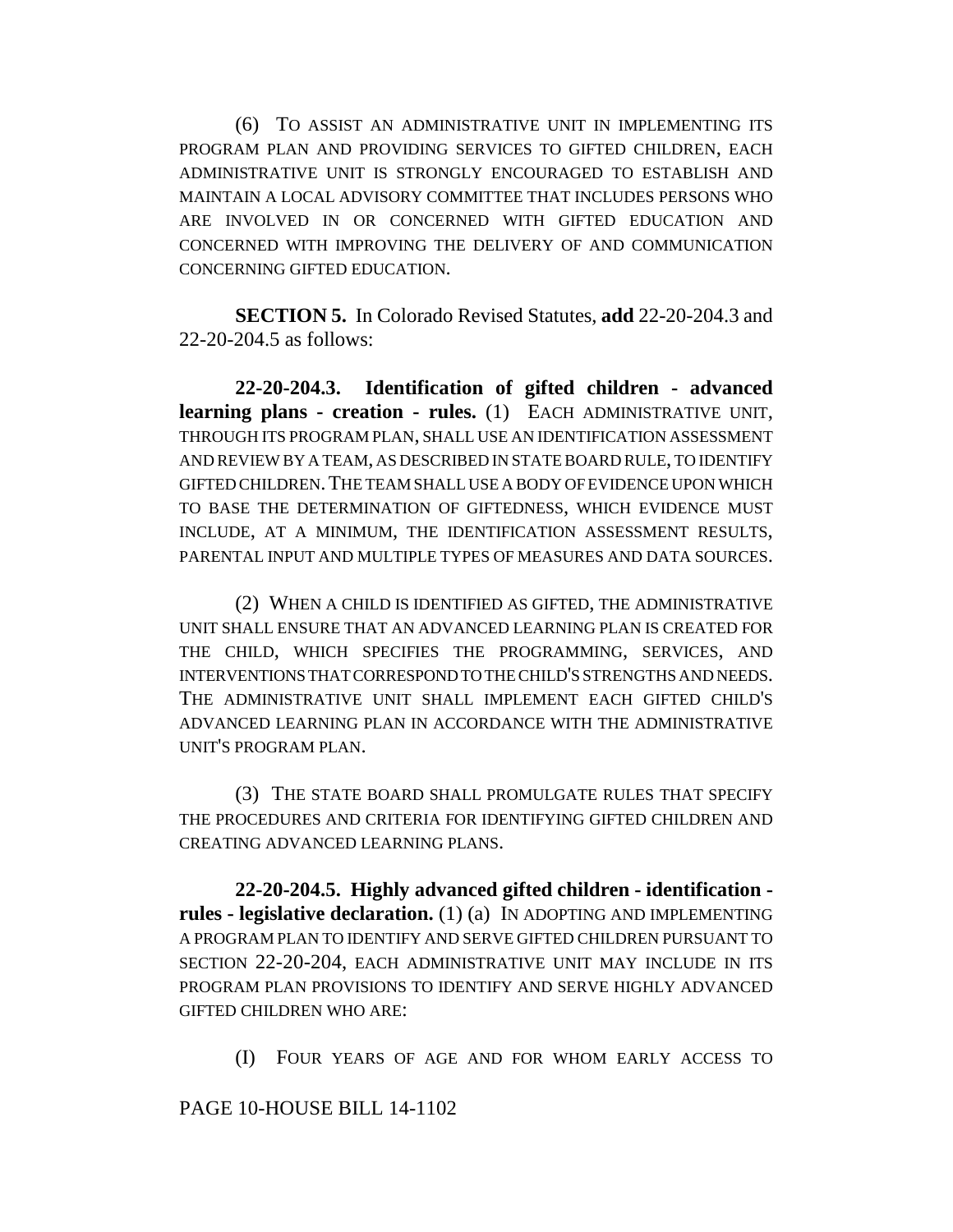KINDERGARTEN IS DEEMED APPROPRIATE BY THE ADMINISTRATIVE UNIT; AND

(II) FIVE YEARS OF AGE AND FOR WHOM EARLY ACCESS TO FIRST GRADE IS DEEMED APPROPRIATE BY THE ADMINISTRATIVE UNIT.

(b) IN MAKING DETERMINATIONS PURSUANT TO PARAGRAPH (a) OF THIS SUBSECTION (1), AN ADMINISTRATIVE UNIT SHALL APPLY THE CRITERIA AND PROCESS ESTABLISHED BY RULES PROMULGATED BY THE STATE BOARD PURSUANT TO SUBSECTION (4) OF THIS SECTION.

(2) IF AN ADMINISTRATIVE UNIT INCLUDES IN ITS PROGRAM PLAN PROVISIONS TO IDENTIFY AND SERVE HIGHLY ADVANCED GIFTED CHILDREN AS DESCRIBED IN SUBSECTION (1) OF THIS SECTION, THE ADMINISTRATIVE UNIT MUST MAKE AVAILABLE TO A PERSON UPON REQUEST THE ADMINISTRATIVE UNIT'S CRITERIA AND PROCESS FOR IDENTIFYING A HIGHLY ADVANCED GIFTED CHILD FOR WHOM EARLY ACCESS TO KINDERGARTEN OR FIRST GRADE IS DEEMED APPROPRIATE. AT A MINIMUM, THE ADMINISTRATIVE UNIT MUST PROVIDE THE TIME FRAMES, DEADLINES, AND ANY SPECIFIC TESTS AND THRESHOLD SCORES THAT THE ADMINISTRATIVE UNIT USES TO IDENTIFY AND MAKE A FINAL DETERMINATION CONCERNING A HIGHLY ADVANCED GIFTED CHILD.

(3) IF AN ADMINISTRATIVE UNIT INCLUDES IN ITS PROGRAM PLAN PROVISIONS TO IDENTIFY AND SERVE HIGHLY ADVANCED GIFTED CHILDREN AS DESCRIBED IN SUBSECTION (1) OF THIS SECTION, THE ADMINISTRATIVE UNIT MAY CHARGE A FEE FOR ANY ASSESSMENTS OR OTHER PROCEDURES THAT THE ADMINISTRATIVE UNIT PERFORMS TO IDENTIFY A HIGHLY ADVANCED GIFTED CHILD FOR WHOM EARLY ACCESS TO KINDERGARTEN OR FIRST GRADE IS DEEMED APPROPRIATE; EXCEPT THAT AN ADMINISTRATIVE UNIT SHALL NOT CHARGE A FEE FOR ANY ASSESSMENTS OR OTHER PROCEDURES IF THE CHILD WHO IS THE SUBJECT OF THE ASSESSMENTS OR OTHER PROCEDURES IS ELIGIBLE FOR A FREE OR REDUCED-PRICE MEAL PURSUANT TO THE FEDERAL "NATIONAL SCHOOL LUNCH ACT", 42 U.S.C. SEC. 1751 ET SEQ.

(4) (a) THE STATE BOARD SHALL PROMULGATE RULES TO ESTABLISH CRITERIA AND A PROCESS THAT AN ADMINISTRATIVE UNIT MUST USE, PURSUANT TO SUBSECTION (1) OF THIS SECTION, TO MAKE DETERMINATIONS REGARDING THE ADVANCED PLACEMENT OF HIGHLY ADVANCED GIFTED

### PAGE 11-HOUSE BILL 14-1102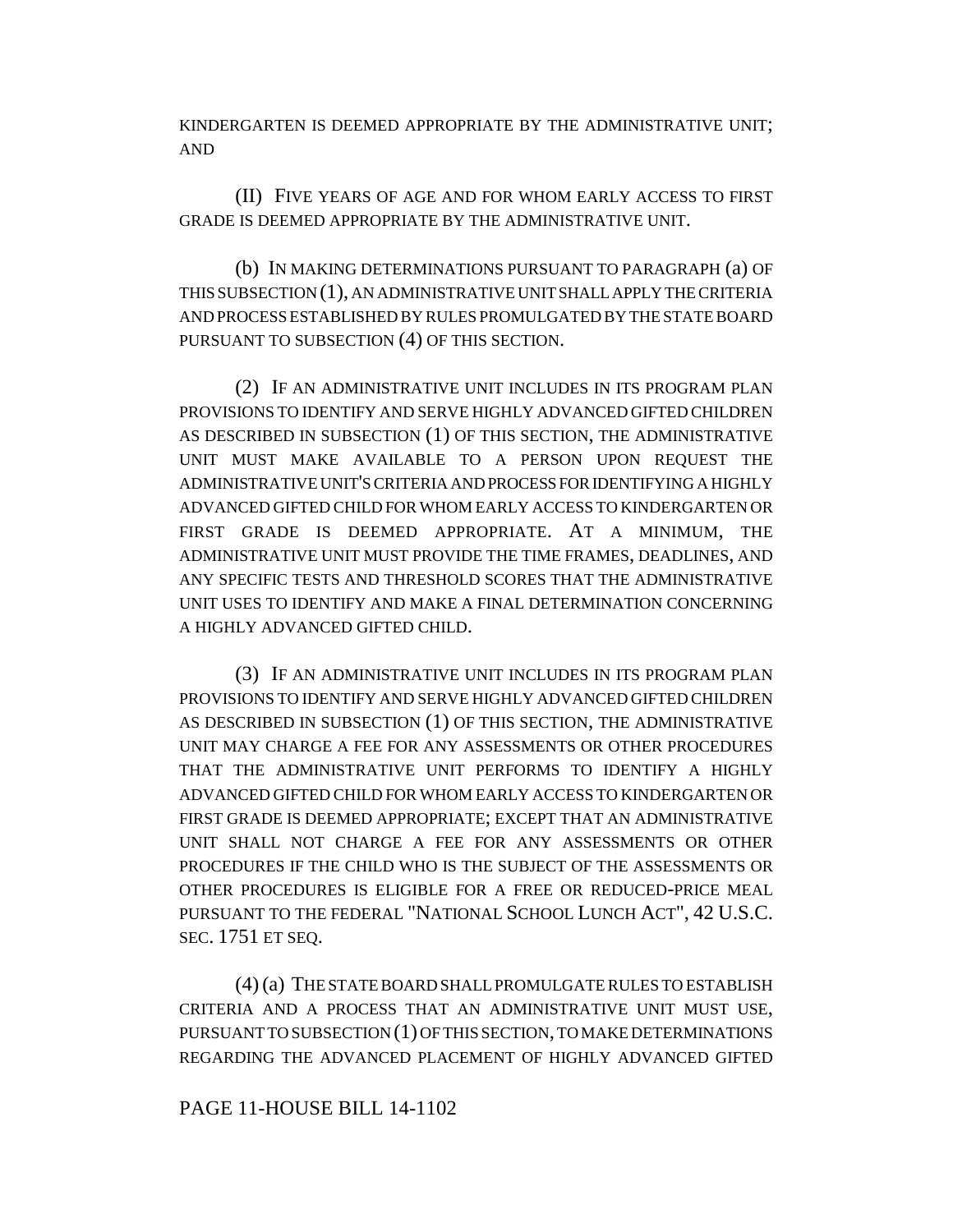CHILDREN.

(b) AT A MINIMUM, THE CRITERIA ESTABLISHED BY RULES MUST INCLUDE CONSIDERATION OF A CHILD'S:

(I) APTITUDE;

(II) ACHIEVEMENT;

(III) PERFORMANCE;

(IV) READINESS FOR ADVANCED PLACEMENT;

(V) OBSERVABLE SOCIAL BEHAVIOR;

(VI) MOTIVATION TO LEARN; AND

(VII) SUPPORT FROM PARENTS, TEACHERS, AND SCHOOL ADMINISTRATORS.

(c) THE PROCESS ESTABLISHED BY RULES MUST INCLUDE:

(I) A TIMELINE ACCORDING TO WHICH A CHILD'S PARENTS MAY APPLY FOR ADVANCED PLACEMENT FOR THE CHILD;

(II) A DESCRIPTION OF THE ADMINISTRATIVE UNIT PERSONNEL WHO ARE INVOLVED IN THE PROCESS OF IDENTIFYING HIGHLY ADVANCED GIFTED CHILDREN FOR WHOM ADVANCED PLACEMENT IS APPROPRIATE;

(III) A DESCRIPTION OF HOW THE ADMINISTRATIVE UNIT PERSONNEL MUST EVALUATE EACH CHILD FOR WHOM THE CHILD'S PARENTS ARE SEEKING ADVANCED PLACEMENT;

(IV) A DESCRIPTION OF THE ENTIRE BODY OF EVIDENCE THAT THE ADMINISTRATIVE UNIT PERSONNEL MUST USE TO EVALUATE EACH CHILD FOR WHOM THE CHILD'S PARENTS ARE SEEKING ADVANCED PLACEMENT;

(V) A DESCRIPTION OF HOW ADMINISTRATIVE UNIT PERSONNEL MUST COLLABORATIVELY MAKE DECISIONS CONCERNING THE ADVANCED PLACEMENT OF HIGHLY ADVANCED GIFTED CHILDREN; AND

PAGE 12-HOUSE BILL 14-1102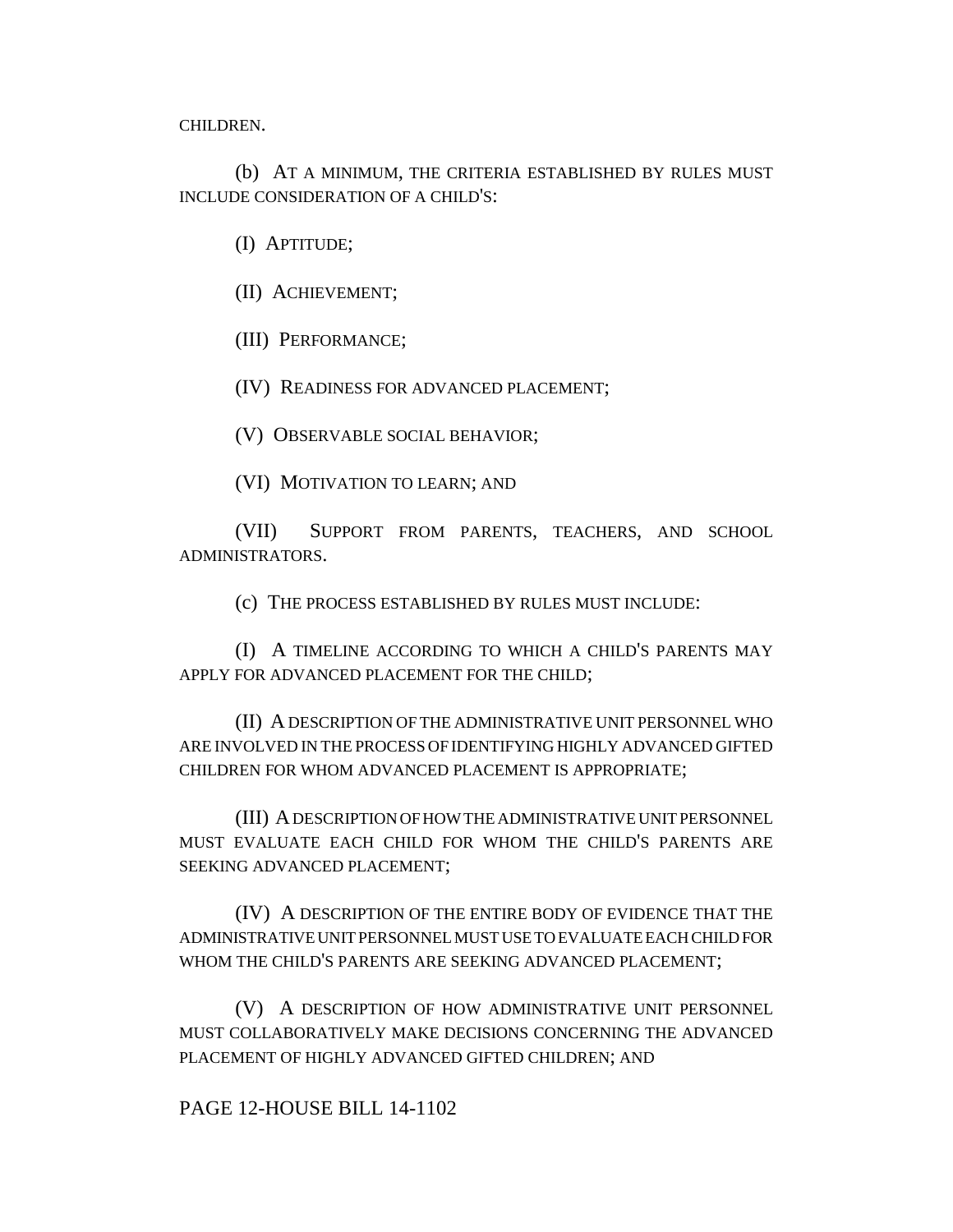(VI) A DESCRIPTION OF HOW AN ADMINISTRATIVE UNIT MUST MONITOR THE PERFORMANCE OF A CHILD WHO HAS RECEIVED AN ADVANCED PLACEMENT PURSUANT TO THIS SECTION.

(5) THE GENERAL ASSEMBLY HEREBY FINDS AND DECLARES THAT, FOR PURPOSES OF SECTION 17 OF ARTICLE IX OF THE STATE CONSTITUTION, PROVISIONS TO IDENTIFY AND SERVE HIGHLY ADVANCED GIFTED CHILDREN WHO ARE FOUR YEARS OF AGE AND FOR WHOM EARLY ACCESS TO KINDERGARTEN IS DEEMED APPROPRIATE BY AN ADMINISTRATIVE UNIT OR WHO ARE FIVE YEARS OF AGE AND FOR WHOM EARLY ACCESS TO FIRST GRADE IS DEEMED APPROPRIATE BY AN ADMINISTRATIVE UNIT ARE IMPORTANT ELEMENTS OF ACCOUNTABLE EDUCATION REFORM AND EXPANDING THE AVAILABILITY OF PRESCHOOL AND KINDERGARTEN PROGRAMS AND MAY THEREFORE RECEIVE FUNDING FROM THE STATE EDUCATION FUND CREATED IN SECTION 17 (4) OF ARTICLE IX OF THE STATE CONSTITUTION.

**SECTION 6.** In Colorado Revised Statutes, **repeal and reenact, with amendments,** 22-20-205 as follows:

**22-20-205. Gifted education - funding.** (1) FOR EACH FISCAL YEAR, THE APPROPRIATIONS THAT THE GENERAL ASSEMBLY MAKES TO FUND PROGRAMS FOR GIFTED CHILDREN MUST BE DESIGNATED BY A SEPARATE LINE ITEM IN THE ANNUAL GENERAL APPROPRIATION ACT. THE MONEYS THAT THE GENERAL ASSEMBLY APPROPRIATES FOR GIFTED EDUCATION PROGRAMS MUST SUPPLEMENT, NOT SUPPLANT, FUNDING FOR PROGRAMS FOR STUDENTS WITH DISABILITIES.

(2) (a) THE GENERAL ASSEMBLY SHALL APPROPRIATE MONEYS TO OFFSET THE COSTS INCURRED BY ADMINISTRATIVE UNITS IN:

(I) CONDUCTING A UNIVERSAL SCREENING OF ENROLLED STUDENTS NO LATER THAN SECOND GRADE TO IDENTIFY GIFTED CHILDREN AND A SECOND SCREENING OF GIFTED CHILDREN IN CONJUNCTION WITH THE CREATION OF EACH CHILD'S INDIVIDUAL CAREER AND ACADEMIC PLAN;

(II) EMPLOYING A QUALIFIED PERSON IN GIFTED EDUCATION AS DESCRIBED IN SECTION 22-20-204 (4) (a).

(b) AN ADMINISTRATIVE UNIT MAY CONDUCT EITHER OR BOTH THE

PAGE 13-HOUSE BILL 14-1102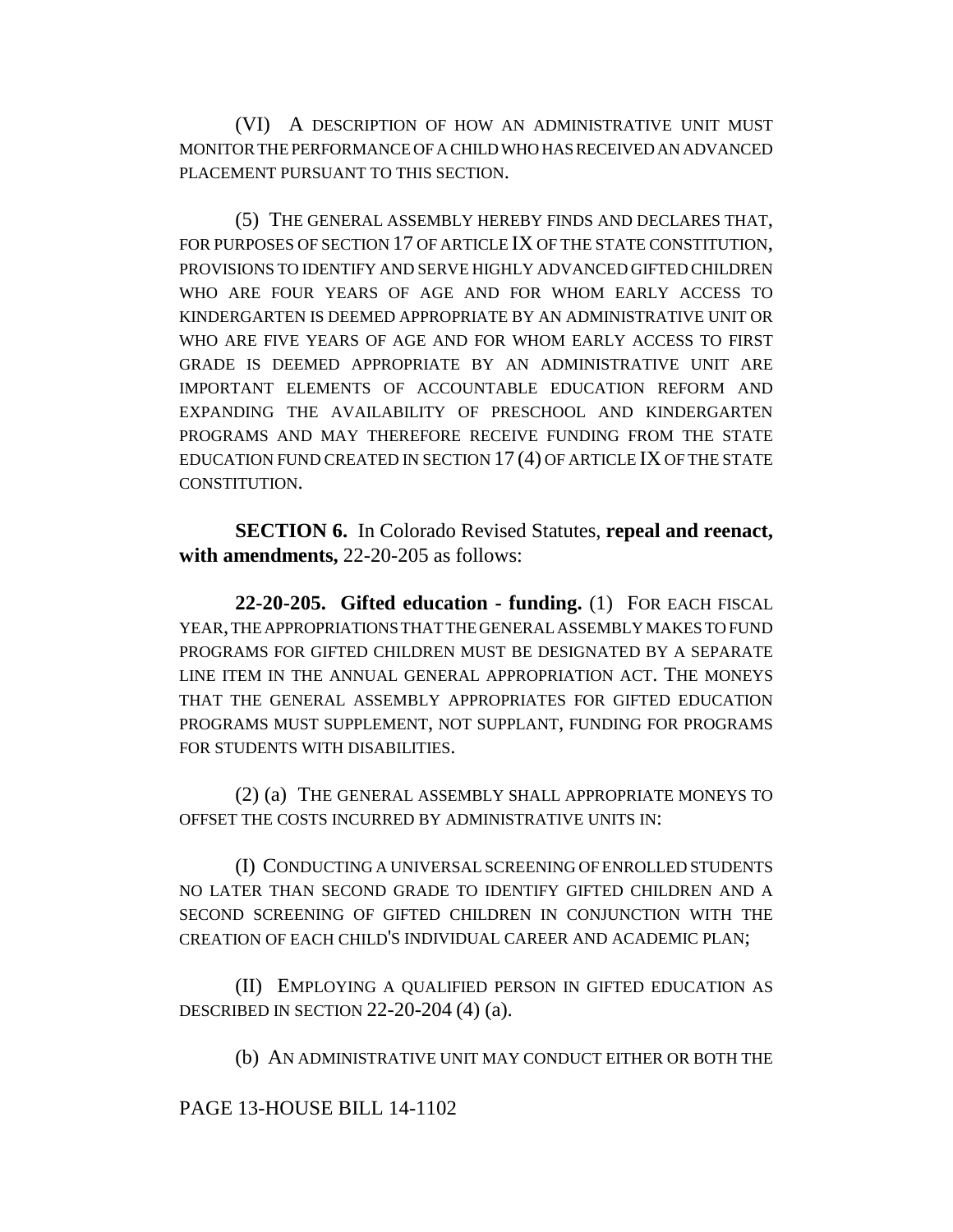UNIVERSAL SCREENING OF ENROLLED STUDENTS NO LATER THAN SECOND GRADE AND THE SECOND SCREENING IN CONJUNCTION WITH THE CREATION OF EACH CHILD'S INDIVIDUAL CAREER AND ACADEMIC PLAN. AN ADMINISTRATIVE UNIT MAY APPLY TO THE DEPARTMENT FOR A GRANT FOR THE SCREENINGS IT CONDUCTS. THE DEPARTMENT SHALL DISTRIBUTE MONEYS APPROPRIATED FOR THE COSTS OF CONDUCTING THE SCREENINGS TO EACH ADMINISTRATIVE UNIT THAT APPLIES FOR A GRANT. THE AMOUNT OF EACH GRANT MUST BE BASED ON THE NUMBER OF STUDENTS WHO PARTICIPATE IN THE SCREENING AND THE PER PUPIL COST OF THE SCREENING.

(c) AN ADMINISTRATIVE UNIT THAT HIRES A QUALIFIED PERSON ON AT LEAST A HALF-TIME BASIS TO ADMINISTER THE ADMINISTRATIVE UNIT'S GIFTED PROGRAMS AND IMPLEMENT THE ADMINISTRATIVE UNIT'S PROGRAM PLAN MAY APPLY TO THE DEPARTMENT FOR A GRANT TO OFFSET THE COSTS INCURRED IN EMPLOYING THE QUALIFIED PERSON ON A HALF-TIME BASIS. THE DEPARTMENT SHALL DISTRIBUTE MONEYS APPROPRIATED FOR THE COSTS OF EMPLOYING QUALIFIED PERSONS ON A HALF-TIME BASIS TO EACH ADMINISTRATIVE UNIT THAT APPLIES FOR A GRANT. THE AMOUNT OF EACH GRANT MUST BE EQUAL TO THE COSTS INCURRED BY THE APPLYING ADMINISTRATIVE UNIT IN EMPLOYING THE QUALIFIED PERSON ON A HALF-TIME BASIS.

(d) THE STATE BOARD SHALL PROMULGATE RULES AS NECESSARY TO IMPLEMENT PARAGRAPHS (b) AND (c) OF THIS SUBSECTION (2), INCLUDING BUT NOT LIMITED TO, RULES TO SPECIFY THE DEADLINE BY WHICH ADMINISTRATIVE UNITS MUST APPLY FOR GRANTS PURSUANT TO PARAGRAPHS (b) AND (c) OF THIS SUBSECTION (2).THE DEPARTMENT SHALL DISTRIBUTE ANY AMOUNT REMAINING OF THE MONEYS APPROPRIATED FOR PURPOSES OF PARAGRAPHS (b) AND (c) OF THIS SUBSECTION (2) TO ADMINISTRATIVE UNITS IN THE SAME MANNER THAT IT DISTRIBUTES THE MONEYS APPROPRIATED PURSUANT TO SUBSECTION (1) OF THIS SECTION. NOTWITHSTANDING ANY PROVISION OF THIS SECTION TO THE CONTRARY, IN A BUDGET YEAR IN WHICH THE GENERAL ASSEMBLY DOES NOT APPROPRIATE MONEYS PURSUANT TO PARAGRAPH (a) OF THIS SUBSECTION (2) IN AN AMOUNT THAT IS SUFFICIENT TO FULLY FUND THE GRANTS AUTHORIZED IN PARAGRAPH (b) OR (c) OF THIS SUBSECTION (2), THE DEPARTMENT SHALL DISTRIBUTE MONEYS TO GRANT APPLICANTS, SUBJECT TO THE AVAILABLE APPROPRIATIONS, BASED ON THE ORDER IN WHICH IT RECEIVES APPLICATIONS.

PAGE 14-HOUSE BILL 14-1102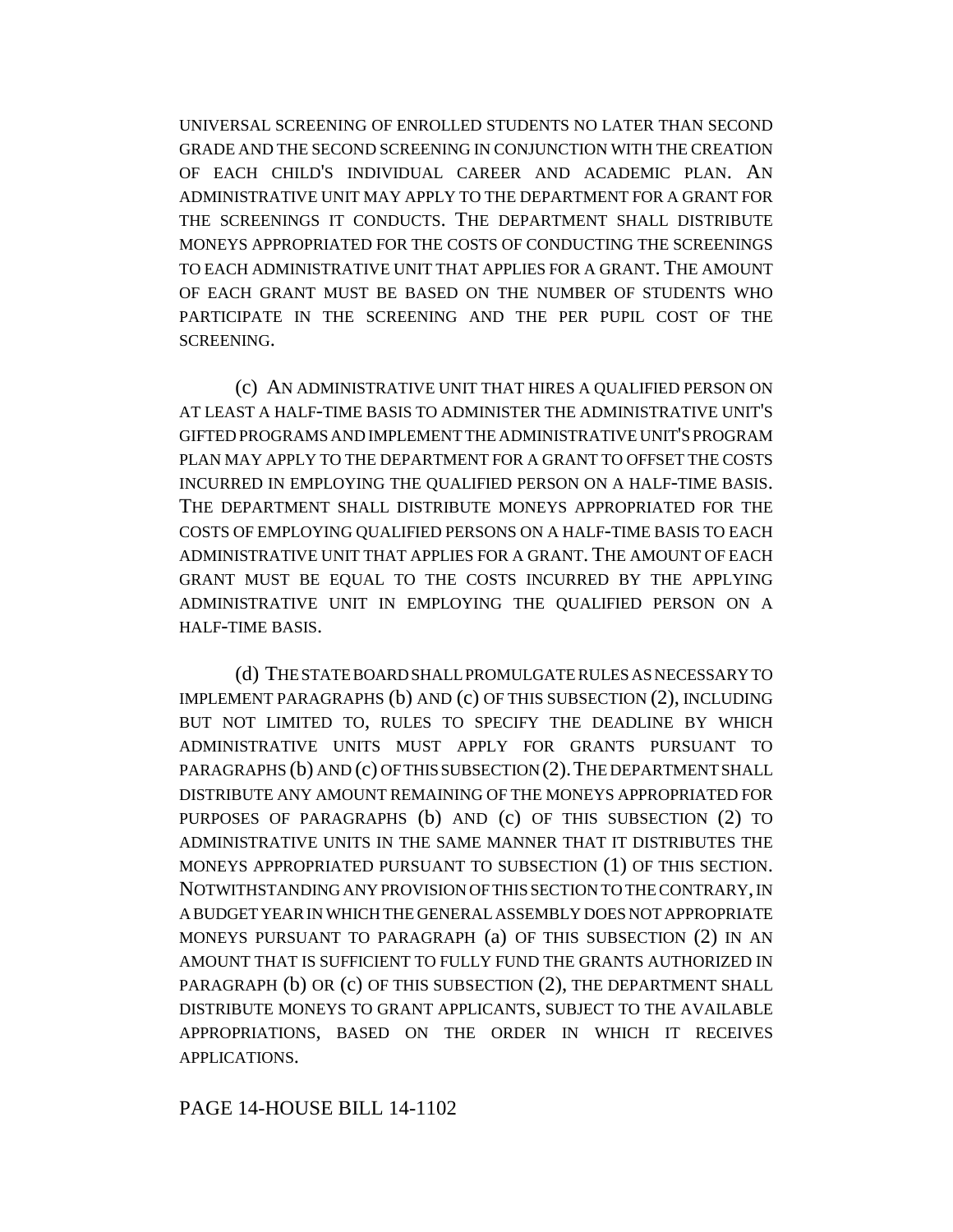(e) IF AN ADMINISTRATIVE UNIT IS CONDUCTING THE UNIVERSAL SCREENING AND THE SECOND SCREENING OR EMPLOYING A QUALIFIED PERSON IN GIFTED EDUCATION BEFORE THE EFFECTIVE DATE OF THIS SECTION AS REPEALED AND REENACTED, THE ADMINISTRATIVE UNIT MUST USE THE MONEYS RECEIVED PURSUANT TO PARAGRAPH (b) OR (c) OF THIS SUBSECTION (2) FOR OTHER COSTS INCURRED IN IMPLEMENTING THE ADMINISTRATIVE UNIT'S GIFTED EDUCATION PROGRAM AS PROVIDED IN SUBSECTION (4) OF THIS SECTION.

(3) AN ADMINISTRATIVE UNIT MAY NOT REFUSE TO ACCEPT STATE OR FEDERAL MONEYS FOR IMPLEMENTING A PROGRAM PLAN, BUT SHALL ADOPT AND IMPLEMENT A PROGRAM PLAN THAT THE ADMINISTRATIVE UNIT CAN IMPLEMENT WITHIN THE LOCAL, STATE, AND FEDERAL MONEYS AND RESOURCES THAT ARE AVAILABLE TO THE ADMINISTRATIVE UNIT FOR GIFTED EDUCATION.

(4) AN ADMINISTRATIVE UNIT MAY USE FUNDING FOR GIFTED EDUCATION PROGRAMS ONLY FOR THE COSTS ASSOCIATED WITH:

(a) APPROPRIATELY LICENSED AND ENDORSED PERSONNEL;

(b) PROGRAMMING OPTIONS AND COUNSELING RELATED TO SERVING GIFTED CHILDREN;

(c) MATERIALS USED IN SERVING GIFTED CHILDREN;

(d) PROFESSIONAL DEVELOPMENT FOR PERSONNEL WHO SERVE GIFTED CHILDREN; AND

(e) THE DIRECT ADMINISTRATIVE COSTS AND OTHER LIMITED EXPENDITURES, AS DEFINED BY STATE BOARD RULE, THAT THE ADMINISTRATIVE UNIT INCURS IN IMPLEMENTING THE GIFTED EDUCATION PROGRAM.

**SECTION 7.** In Colorado Revised Statutes, **repeal and reenact, with amendments,** 22-20-206 as follows:

**22-20-206. Length of gifted education program.** AN ADMINISTRATIVE UNIT SHALL ENSURE THAT ITS GIFTED EDUCATION PROGRAM PROVIDES PROGRAMS AND SERVICES FOR GIFTED CHILDREN FOR

PAGE 15-HOUSE BILL 14-1102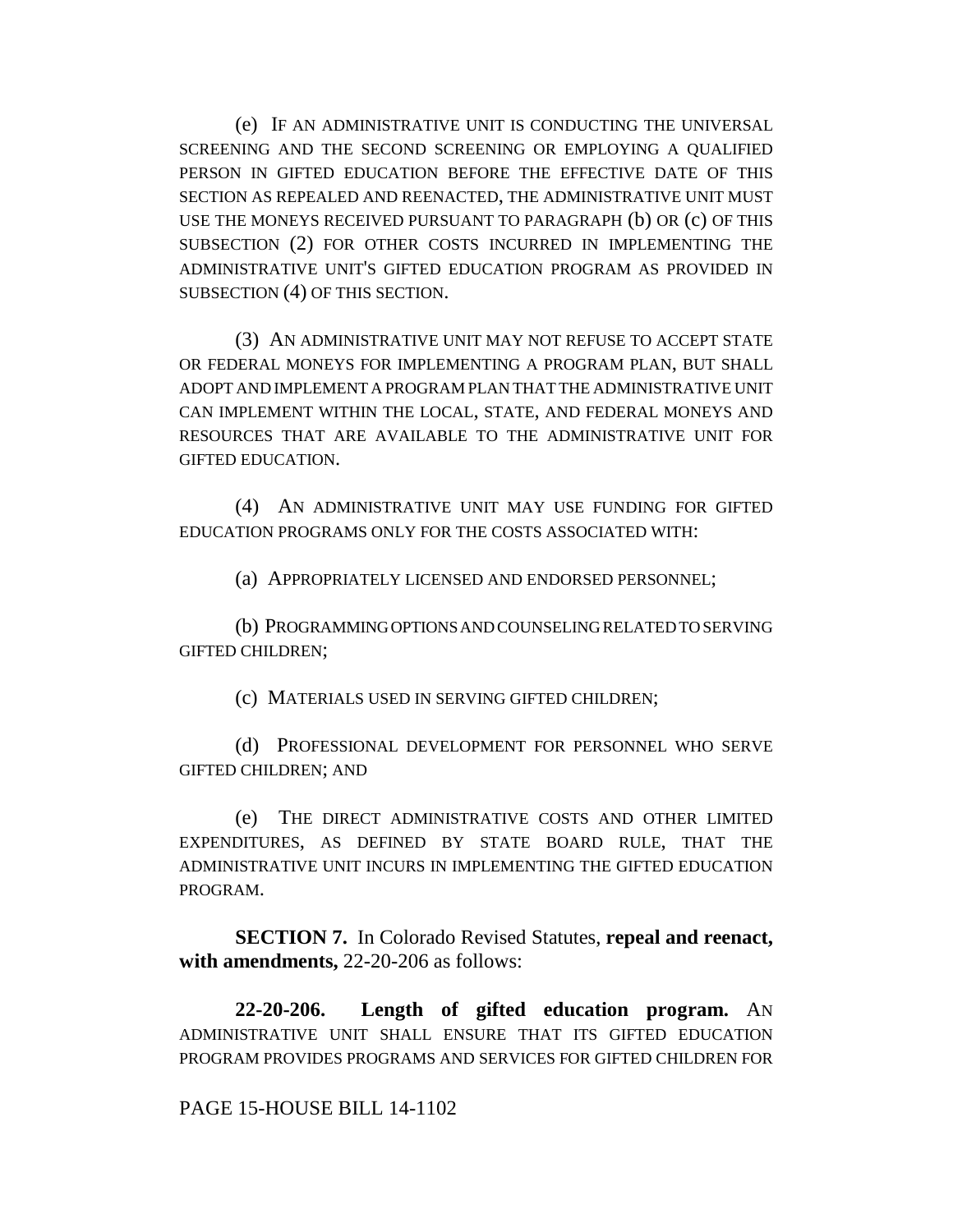AT LEAST THE NUMBER OF DAYS CALENDARED FOR THE SCHOOL YEAR BY EACH SCHOOL DISTRICT IN WHICH THE ADMINISTRATIVE UNIT PROVIDES THE GIFTED EDUCATION PROGRAM.

**SECTION 8.** In Colorado Revised Statutes, 22-7-402, **amend** (8.5) as follows:

**22-7-402. Definitions.** As used in this part 4, unless the context otherwise requires:

(8.5) "Exceptional students" means those students defined in section 22-20-103 (5) as children with disabilities and students defined in section  $22-20-202$  (6) SECTION 22-20-202 (11) as gifted children.

**SECTION 9.** In Colorado Revised Statutes, 22-11-301, **amend** (3) (f) as follows:

**22-11-301. School district accountability committees - creation - membership.** (3) If a local school board appoints the members of the school district accountability committee, the local school board, to the extent practicable, shall ensure that the parents who are appointed reflect the student populations that are significantly represented within the school district. Said student populations may include, but need not be limited to:

(f) Students who are identified as gifted children as defined in section  $22-20-202$  (6) SECTION 22-20-202 (11).

**SECTION 10.** In Colorado Revised Statutes, 22-11-401, **amend**  $(1)$  (d) (VI) as follows:

**22-11-401. School accountability committee - creation qualifications - elections.** (1) (d) If the local school board or the institute determines that the members of a school accountability committee should be appointed, the appointing authority shall, to the extent practicable, appoint persons to serve on the school accountability committee who reflect the student populations that are significantly represented within the school. If the local school board or the institute determines that persons shall be elected to serve on the school accountability committee, the school principal shall encourage persons who reflect the student populations that are significantly represented within the school to seek election to the

PAGE 16-HOUSE BILL 14-1102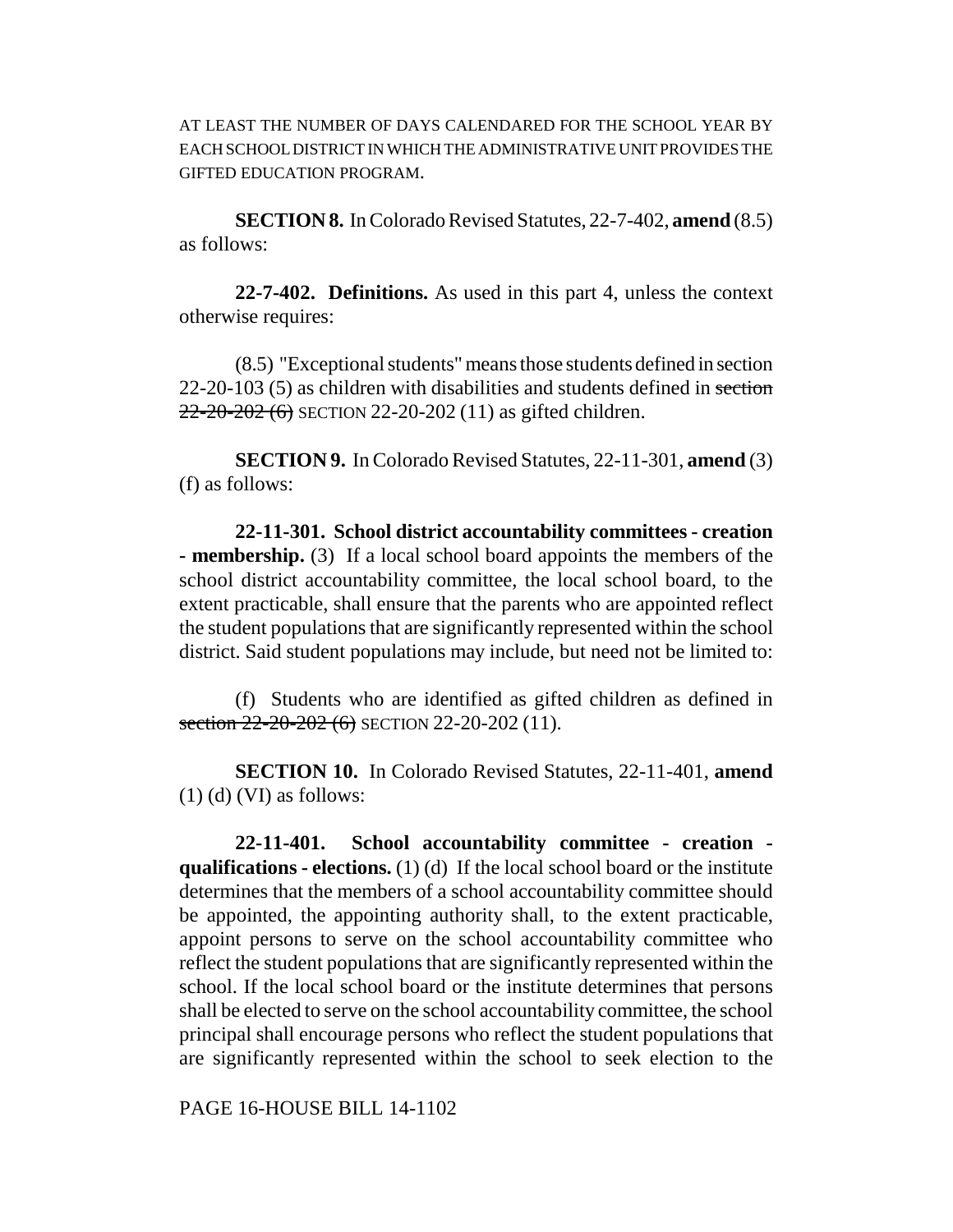committee. Said student populations may include, but need not be limited to:

(VI) Students who are identified as gifted children, as defined in section 22-20-202 (6) SECTION 22-20-202 (11).

**SECTION 11.** In Colorado Revised Statutes, 22-20-103, **amend** (12) (b) as follows:

**22-20-103. Definitions.** As used in this part 1, unless the context otherwise requires:

(12) "Exceptional child" means:

(b) A child defined in section  $22-20-202$  (6) SECTION 22-20-202 (11) as a gifted child. Pursuant to section 22-20-204 (1), an administrative unit shall adopt and submit to the department a program plan to identify and serve gifted children who are at least five years of age.

**SECTION 12.** In Colorado Revised Statutes, 22-54-103, **amend**  $(10)$  (a) (IV) (B) and (10) (b) (I) (B) as follows:

**22-54-103. Definitions.** As used in this article, unless the context otherwise requires:

(10) (a) (IV) (B) For purposes of determining pupil enrollment in first grade for the 2007-08 budget year and each budget year thereafter, in addition to the pupils counted pursuant to sub-subparagraph (A) of this subparagraph (IV), a district may count and receive funding for a pupil who is enrolled in first grade who is at least five years old on or before October 1 of the applicable budget year if the pupil attended at least one hundred twenty days of kindergarten in a state other than Colorado. A district may also receive funding for a pupil who is five years old and who has been identified by the district or an administrative unit as a highly advanced gifted child for whom early access to first grade is appropriate, as provided in section 22-20-204 SECTION 22-20-204.5.

(b) (I) A pupil enrolled in a kindergarten educational program pursuant to section 22-32-119 (1) shall be counted as not more than a half-day pupil; except that, if the pupil does not advance to first grade,

PAGE 17-HOUSE BILL 14-1102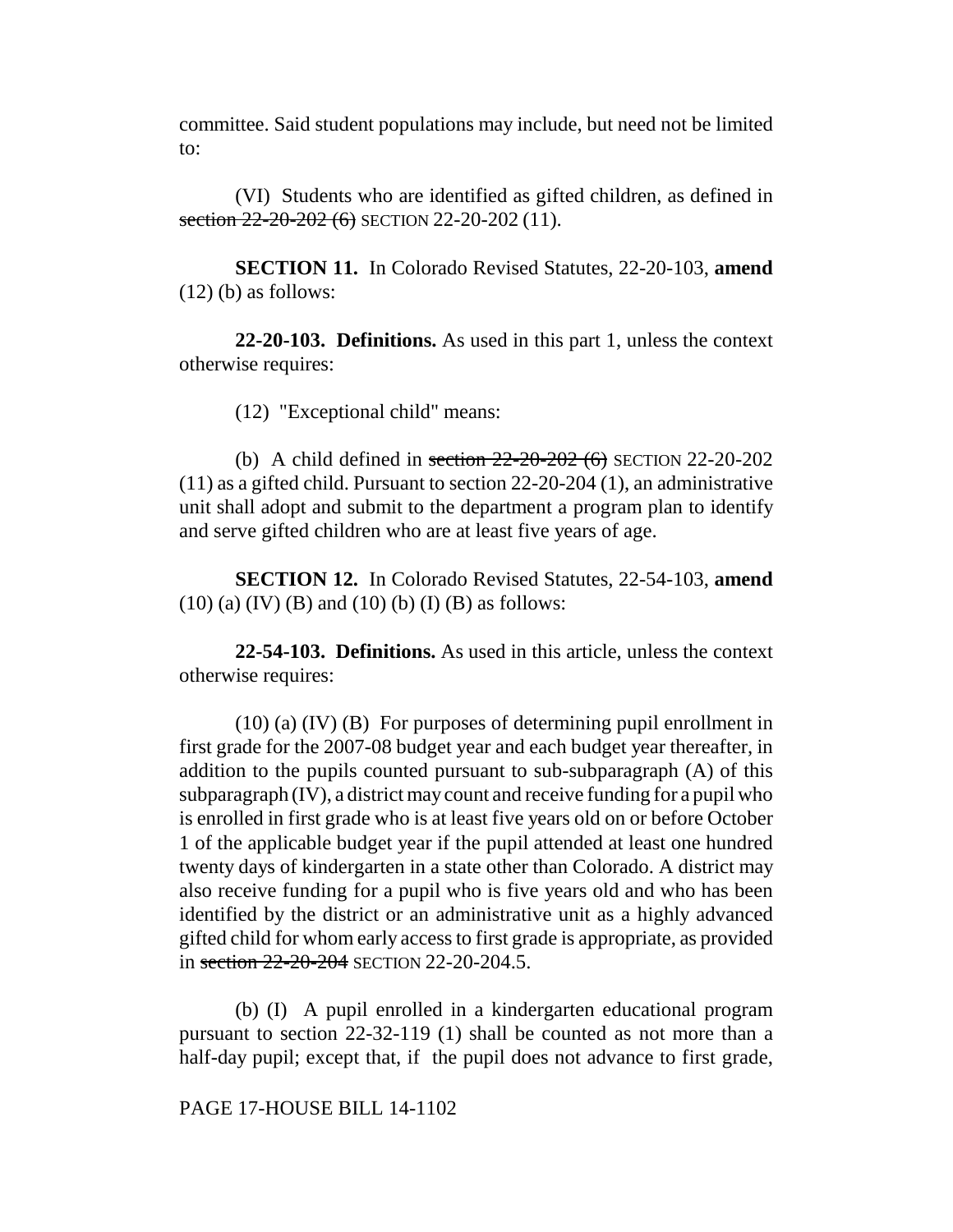pursuant to section 22-7-1207, after completing one year of enrollment in a kindergarten educational program, the pupil shall be counted as a full-day pupil for the second year in which he or she is enrolled in the kindergarten educational program. For the 2005-06 budget year and each budget year thereafter, a district shall count and receive funding only for pupils enrolled in a kindergarten educational program who are:

(B) Four years old as of October 1 of the applicable budget year and who have been identified by an administrative unit to be highly advanced gifted children for whom early access to kindergarten is appropriate, as provided in section 22-20-204 SECTION 22-20-204.5.

**SECTION 13.** In Colorado Revised Statutes, 22-54.5-103, **amend as it will take effect upon proclamation of the governor** (26) (b) (II) (B) and  $(26)$  (b)  $(III)$  (C) as follows:

**22-54.5-103. Definitions - repeal.** As used in this article, unless the context otherwise requires:

(26) (b) For purposes of this article, the membership of a local education provider includes:

(II) A pupil who is enrolled in a kindergarten educational program but only if the pupil is:

(B) Four years of age as of October 1 of the applicable averaging period, and the local education provider or an administrative unit has identified the pupil as a highly advanced gifted child for whom early access to kindergarten is appropriate, as provided in section 22-20-204 SECTION 22-20-204.5;

(III) A pupil who is enrolled in first grade, but only if the pupil is:

(C) At least five years of age on or before October 1 of the applicable averaging period, and the local education provider or an administrative unit has identified the pupil as a highly advanced gifted child for whom early access to first grade is appropriate, as provided in section 22-20-204 SECTION 22-20-204.5;

**SECTION 14. Appropriation.** In addition to any other

PAGE 18-HOUSE BILL 14-1102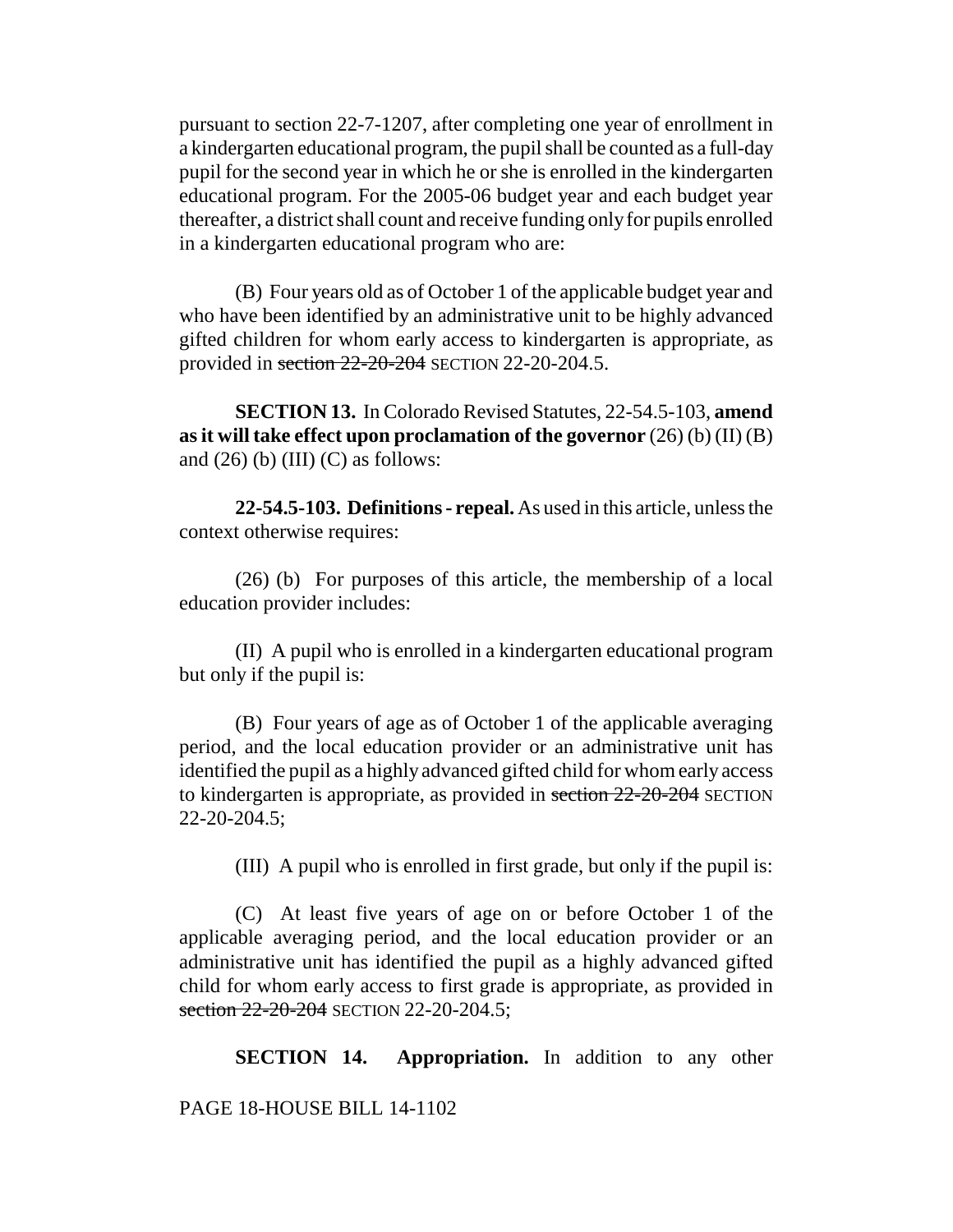appropriation, there is hereby appropriated, out of any moneys in the state education fund created in section 17 (4) (a) of article IX of the state constitution, not otherwise appropriated, to the department of education, for the fiscal year beginning July 1, 2014, the sum of \$1,903,178 and 1.0 FTE, or so much thereof as may be necessary, to be allocated to the categorical program for special education programs for gifted and talented children for the implementation of this act.

**SECTION 15. Act subject to petition - effective date.** This act takes effect at 12:01 a.m. on the day following the expiration of the ninety-day period after final adjournment of the general assembly (August 6, 2014, if adjournment sine die is on May 7, 2014); except that, if a referendum petition is filed pursuant to section 1 (3) of article V of the state constitution against this act or an item, section, or part of this act within such period, then the act, item, section, or part will not take effect unless